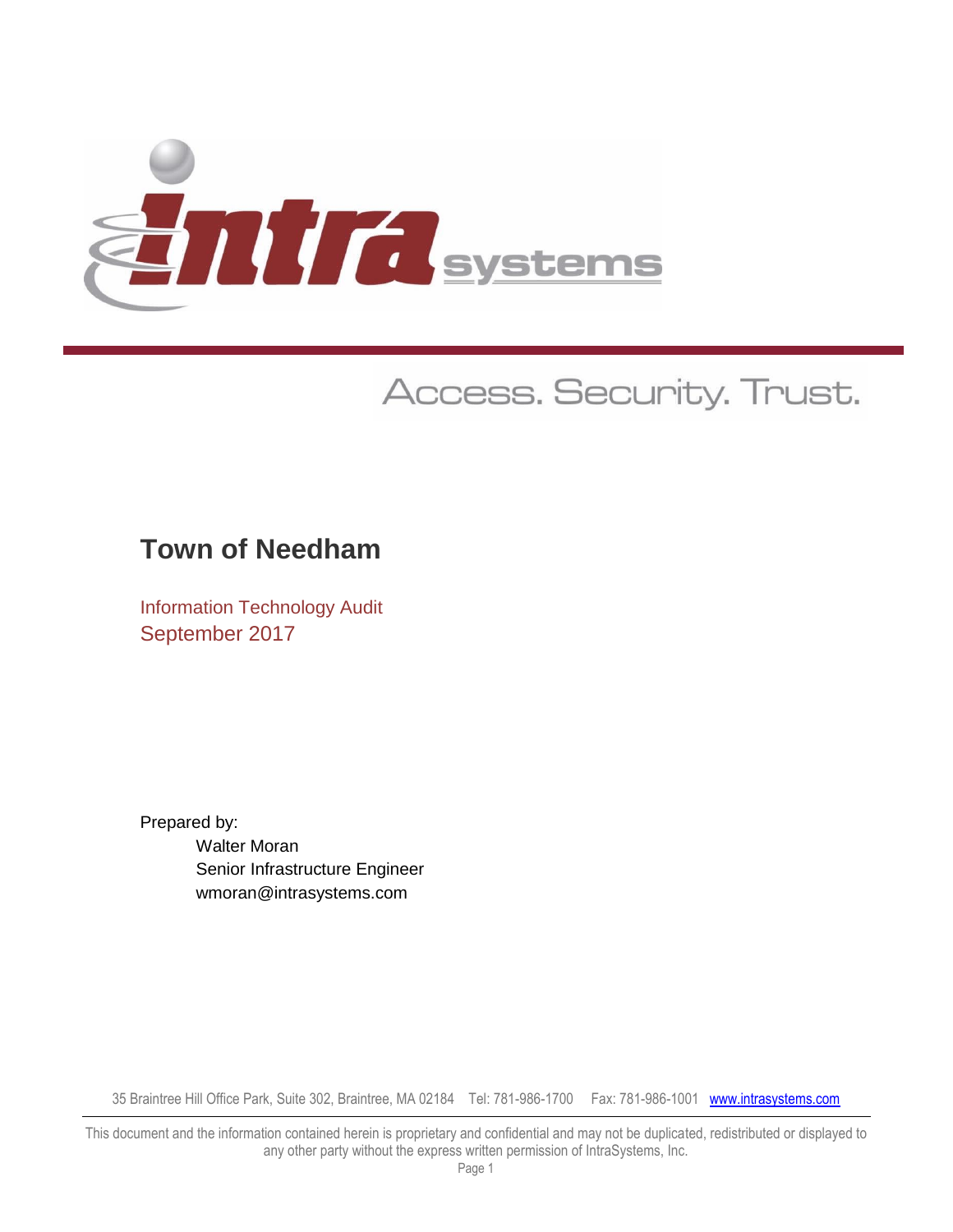

| <b>Contact Information</b> |                                                           |               |                          |  |  |  |
|----------------------------|-----------------------------------------------------------|---------------|--------------------------|--|--|--|
|                            |                                                           | <b>Client</b> |                          |  |  |  |
| Town of Needham            |                                                           |               |                          |  |  |  |
| 1471 Highland Ave.         |                                                           |               |                          |  |  |  |
| Needham, MA 02492-2605     |                                                           |               |                          |  |  |  |
| <b>Name</b>                | <b>Position</b>                                           | Contact#      | Email                    |  |  |  |
| Roger MacDonald            | Director, MIS                                             | 781-455-7500  | rmacdonald@needhamma.gov |  |  |  |
| Mathew Tocchio             | Network Manager<br>mtocchio@needhamma.gov<br>781-455-7500 |               |                          |  |  |  |
|                            |                                                           |               |                          |  |  |  |
|                            | <b>IntraSystems</b>                                       |               |                          |  |  |  |
| <b>Name</b>                | <b>Position</b>                                           | Contact#      | Email                    |  |  |  |
| Walter Moran               | Infrastructure Engineer                                   | 781-986-1700  | wmoran@intrasystems.com  |  |  |  |
|                            |                                                           |               |                          |  |  |  |
|                            |                                                           |               |                          |  |  |  |

35 Braintree Hill Office Park, Suite 302, Braintree, MA 02184 Tel: 781-986-1700 Fax: 781-986-1001 www.intrasystems.com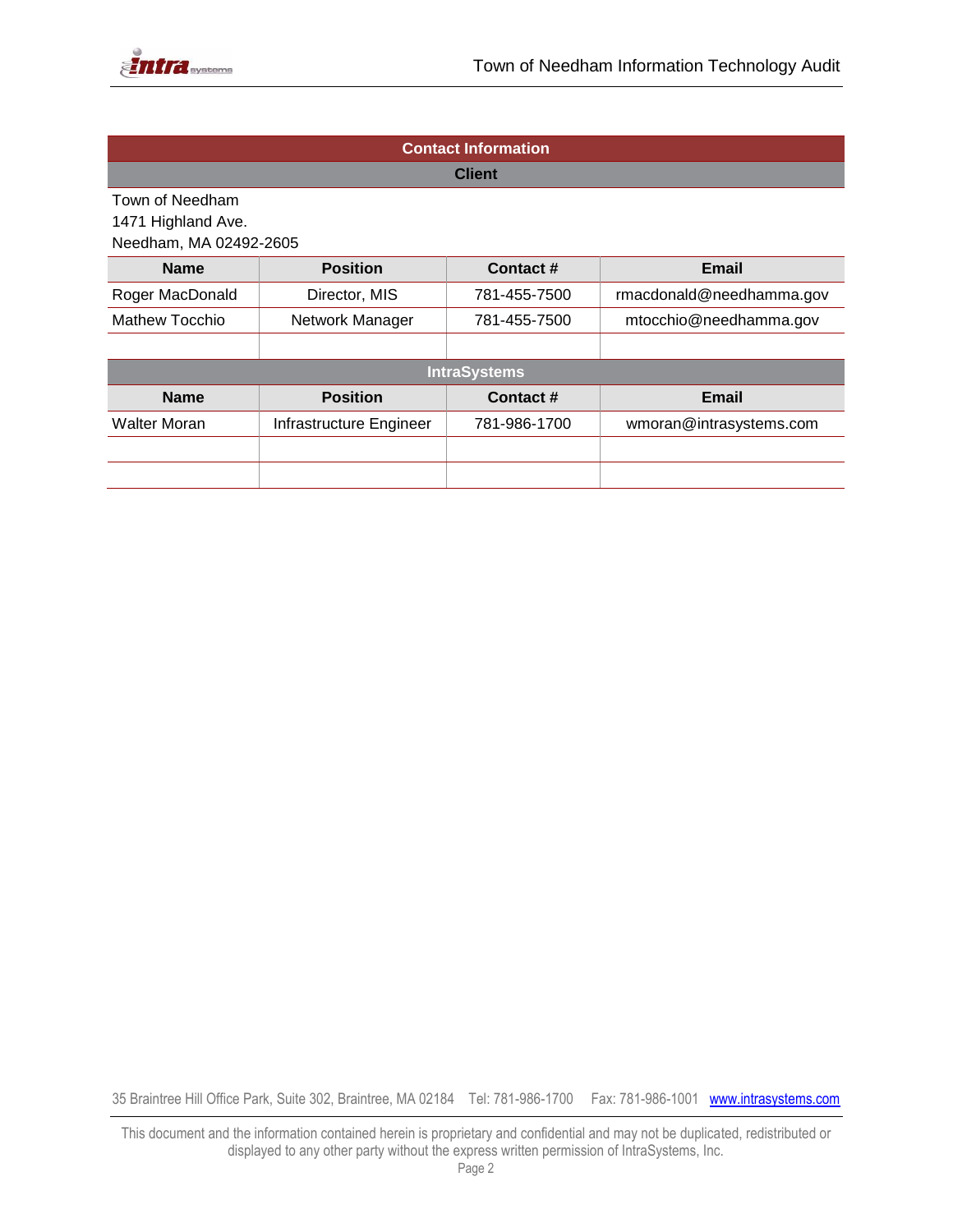

## **Table of Contents**

| I)            |                |  |
|---------------|----------------|--|
| $\mathbf{II}$ |                |  |
| III)          |                |  |
|               | $\mathbf 1$ .  |  |
|               | 2.             |  |
|               | 3 <sub>1</sub> |  |
|               | $\mathbf{4}$   |  |
| IV)           |                |  |
| V)            |                |  |
| VI)           |                |  |
|               |                |  |
|               |                |  |
|               |                |  |
|               |                |  |
|               |                |  |
|               |                |  |
|               |                |  |
|               |                |  |
|               |                |  |
|               |                |  |
|               |                |  |

This document and the information contained herein is proprietary and confidential and may not be duplicated, redistributed or displayed to any other party without the express written permission of IntraSystems, Inc.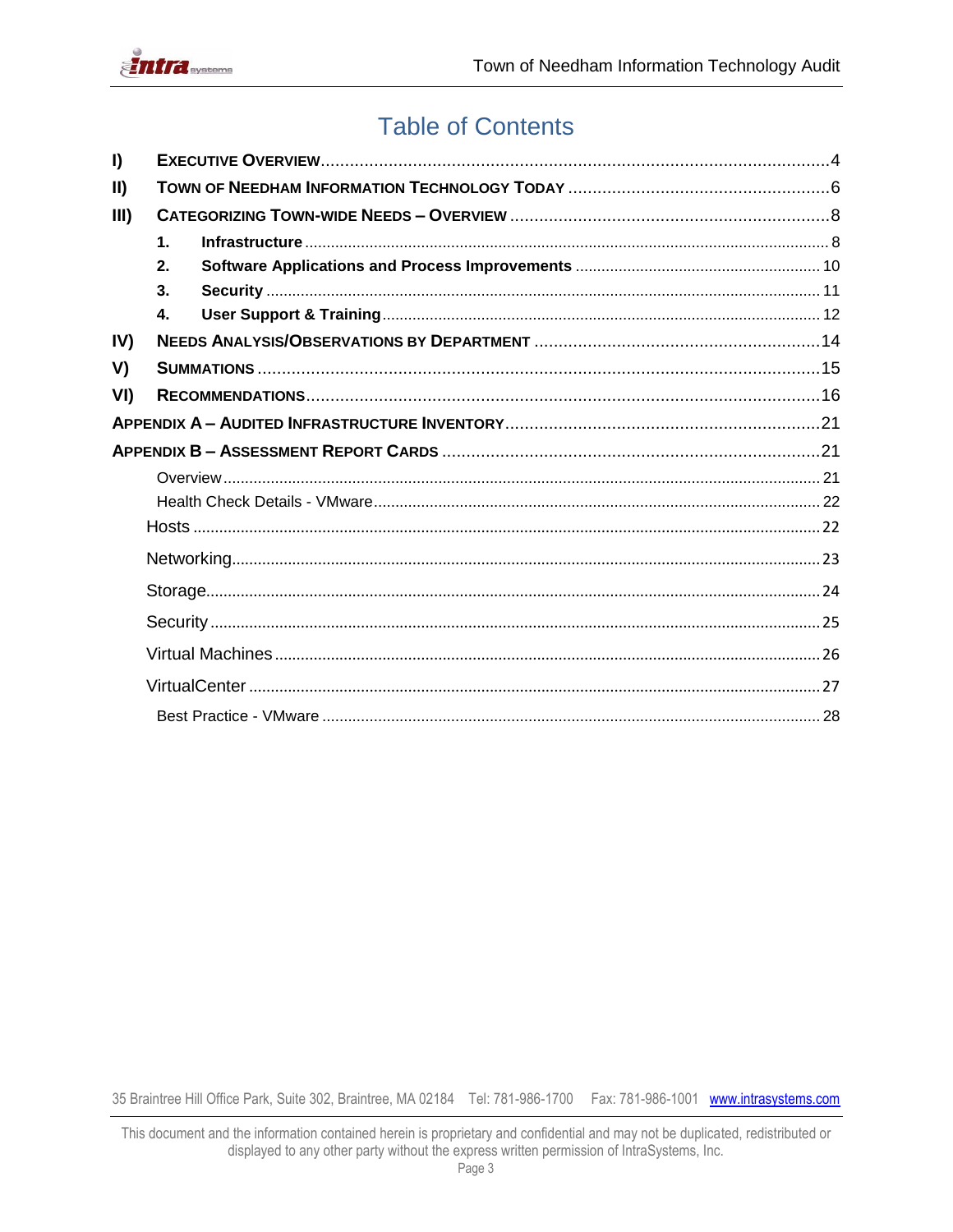## <span id="page-3-0"></span>**I) Executive Overview**

In January 2015, Governor Charlie Baker established the Community Compact Cabinet to strengthen partnerships between the administration and municipalities. Since then multiple municipalities have joined this program.

The [Community Compact](http://www.mass.gov/governor/administration/groups/communitycompactcabinet/faq/) initiative gives Massachusetts cities and towns the chance to make needed improvements through collaboration with and support from the Commonwealth. Each compact is a voluntary agreement between the Baker-Polito Administration and the local government. The cabinet, headed by the Lieutenant Governor, enables the state to work closely with leaders from these municipalities to support public interests and develop mutual standards for governing effectively.

A Community Compact agreement between the Commonwealth and the Town of Needham was signed by the Baker administration on October 13, 2016. With this agreement the Town of Needham pledged to perform an Information Technology Audit of the Information Technology Center (ITC) that will evaluate the existing Information Technology (IT) structure and current staffing against the Town's long and short-term IT strategies and needs. Subsequently the Town of Needham reached out to IntraSystems, Inc. of Braintree Massachusetts to assist with this project. This project included interviews with all the town departments to get an idea of their needs and challenges with respect to information technology.

The speed with which technological changes occur has impacted the way that business is conducted in both the public and the private sectors. The Town of Needham, in many instances, has done an admirable job in keeping pace with these changes. From a datacenter and building interconnectivity perspective the Town of Needham is well ahead of most other municipalities. The main datacenter located at the Town Hall is far and away superior to the facilities that can be found in similar sized and larger municipalities; in fact, the disaster recovery datacenter located at the Public Services Administration Building (PSAB) is more comparable to the main datacenter for other municipalities. Most of the interconnectivity between buildings is over 10Gbps fiber. Cooling and security systems deployed in the main datacenter are enterprise class.

Recent trends in the industry have included moving applications and software from dedicated servers to virtual servers backed by storage area networks (SANs). This trend has helped to establish a downsized yet more versatile IT infrastructure that has helped to reduce the datacenter footprint and provides for easier administration and reduced energy costs. The Town of Needham's Information Technology Center was an early adopter of server virtualization, utilizing VMware technology and Dell EqualLogic Storage Area Networks (SANs).

This document and the information contained herein is proprietary and confidential and may not be duplicated, redistributed or displayed to any other party without the express written permission of IntraSystems, Inc.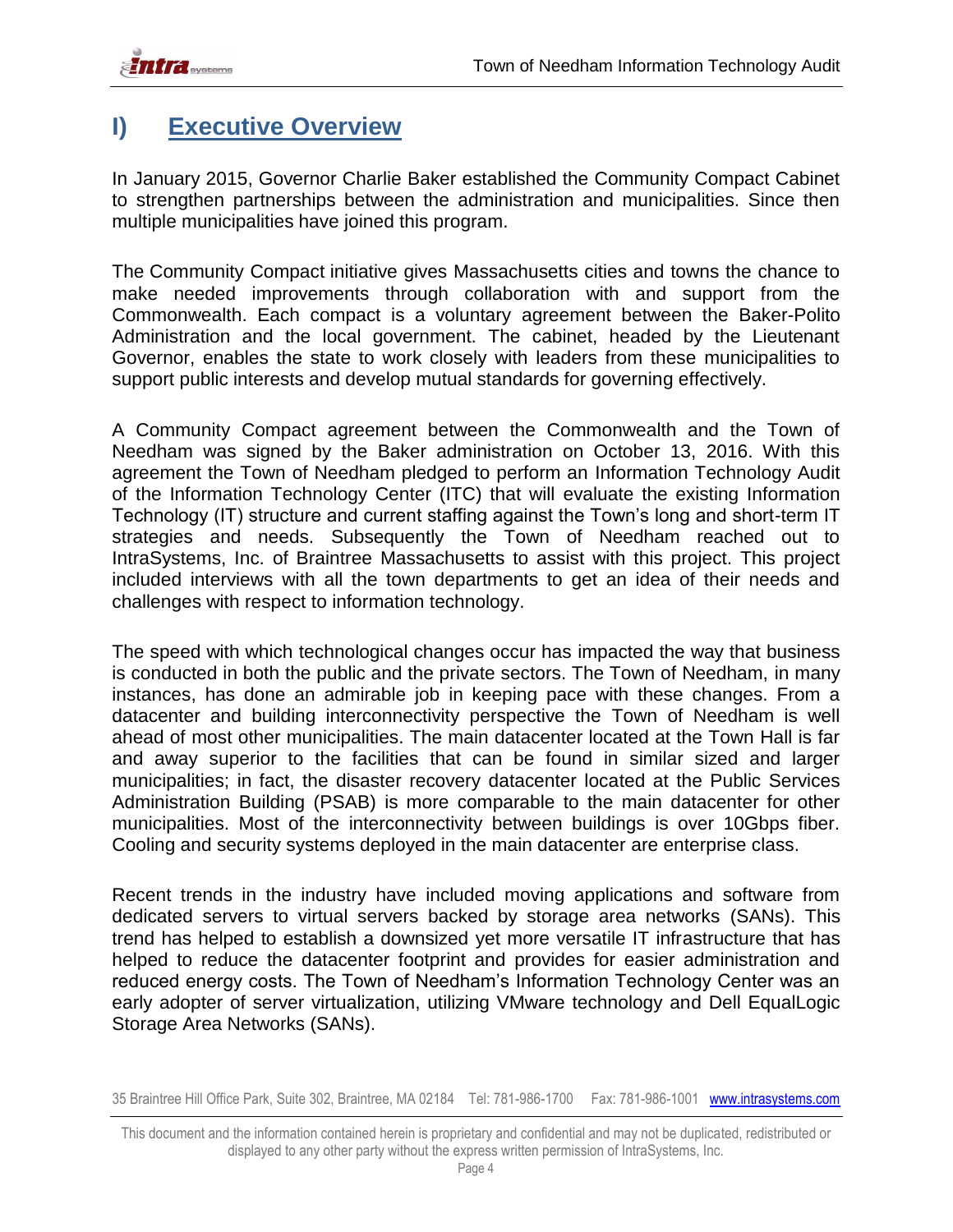Current trends see a shift of technology from internal infrastructure solutions to cloudbased strategies that deliver increased functionality and flexibility using a mix of public and private cloud-based application and platform services. Many of the common drivers for such a move to the cloud, such as the lack of adequate facilities or supporting staff, are not existent in the Town of Needham; however, this does not mean that cloud services will not be a bigger component for the Town of Needham in the future.

From a staffing perspective the Information Technology Center (ITC) is under resourced and should look to hire more staff and/or leverage outsourcing for certain support functions to meet customer demand moving forward. The in-house ITC staff will require a rebalance in personnel skills as well as technology knowledge and experience by the team to become more efficient in the execution of its duties. Most desktop support issues (95% or greater) should be able to be resolved remotely. Remote tools must be leveraged by any support element of the ITC if they hope to maintain a high level of responsiveness to end-user requests.

As stated above, through the efforts of the ITC, the Town of Needham is well advanced in many infrastructure areas; however, in software, software support, data integration, and end user support the town is lagging. Specifically, the reliance on an IBM System i AS/400 model server that is not well integrated with other town systems creates the need for data manipulation and data transfer challenges often times relying on third party patches or dated coding. From a process perspective there are many manual processes that contribute to department inefficiencies.

Going forward the Town of Needham could benefit from greater network segmentation and separation via firewalling of client and server resources.

This document and the information contained herein is proprietary and confidential and may not be duplicated, redistributed or displayed to any other party without the express written permission of IntraSystems, Inc.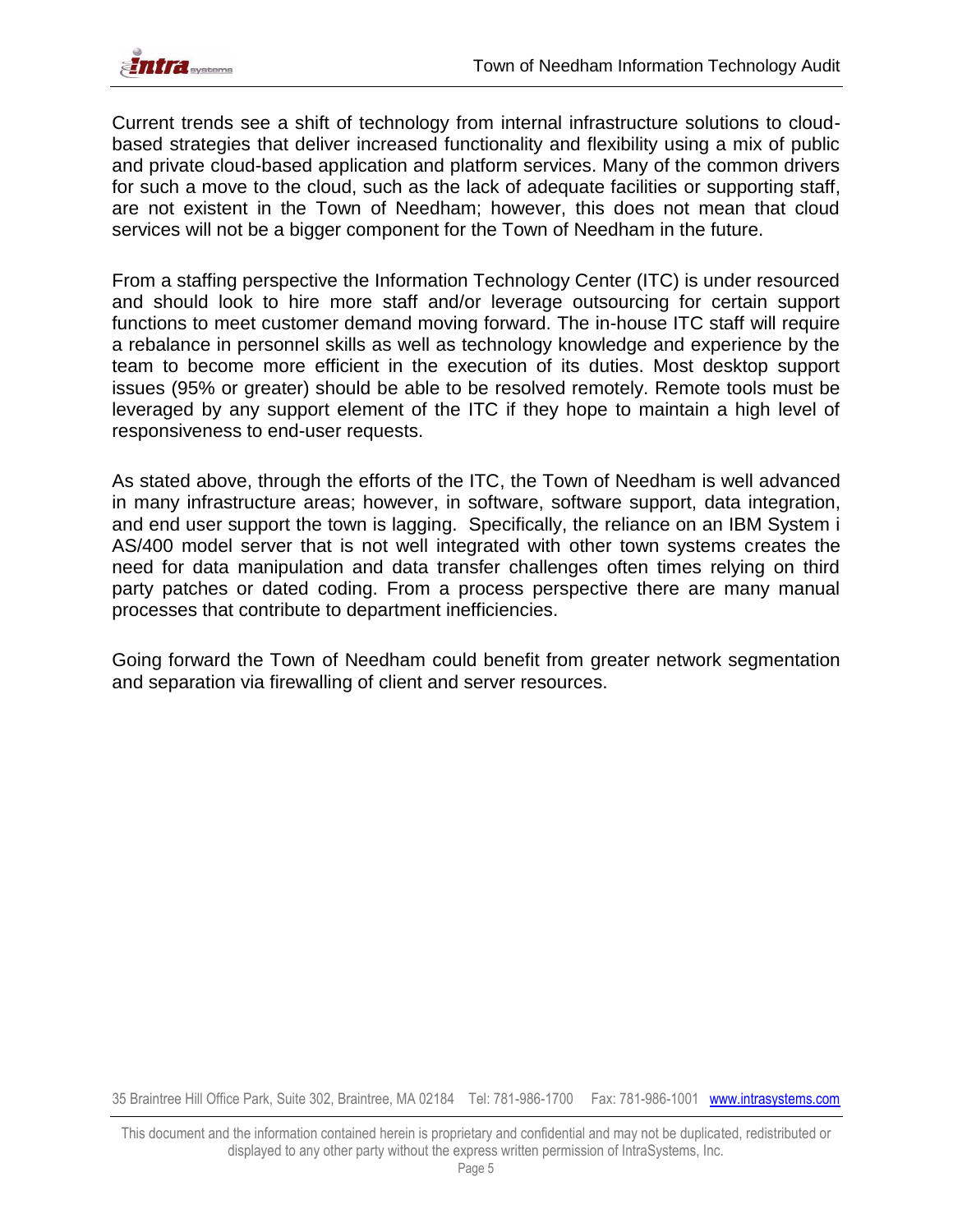## <span id="page-5-0"></span>**II) Town of Needham Information Technology Today**

In many areas, such as datacenter facilities, high speed interconnectivity between buildings and server virtualization the Town of Needham is well advanced of comparable communities.

In FY2018 and FY2019 the Town of Needham is planning on a hardware and software refresh of the existing VMware virtualization environment, including SAN and switching technologies. This virtualization environment is the underlying infrastructure for most systems, excluding the IBM System i AS/400 server, in use by the Town of Needham today.

With the availability of fiber, designed as a star network connecting all major buildings with core switching located at Town Hall, the Information Technology Center has been able to mirror its virtualized environment. Using dedicated fiber, the storage area network (SAN) hardware at the Town Hall is replicated for disaster recovery off site at the Public Services Administration Building. This allows the ITC to fully recover if something were to happen to the primary systems, continuing to offer resources and data to employees who depend on it to serve the public. While this disaster recovery strategy covers most of the systems in use by the Town of Needham it does not extend to the IBM System i AS/400 server. Recovery of the IBM System i AS/400 server would require additional manual steps to recover functionality. A spare IBM System i AS/400 server was previously acquired for use in this manual recovery process.

The IBM System i AS/400 server is the primary piece of hardware that houses the application (Superion) used by the Treasurer's Office for the collection of revenue and the generation of files that are used to create Real Estate, Personal Property, and Utility billing. The IBM System i AS/400 server is the primary avenue for the import of the Assessor's valuation file and is used by Accounting for reference of accounts to the General Ledger which is currently maintained on different software. The Finance Director also accesses the IBM System i AS/400 server for historical research. With the advent of modern processing and server design it is becoming more difficult to find the support needed for the IBM System i AS/400 server. The ITC currently relies on third party consultants for local day to day support as well as the services from a previous employee who retired five years ago after twenty-six years of service. This employee provided COBOL programming for many of the processes currently used for importing and processing data to be used for billing and is called upon whenever the COBOL programs is not run properly.

This document and the information contained herein is proprietary and confidential and may not be duplicated, redistributed or displayed to any other party without the express written permission of IntraSystems, Inc.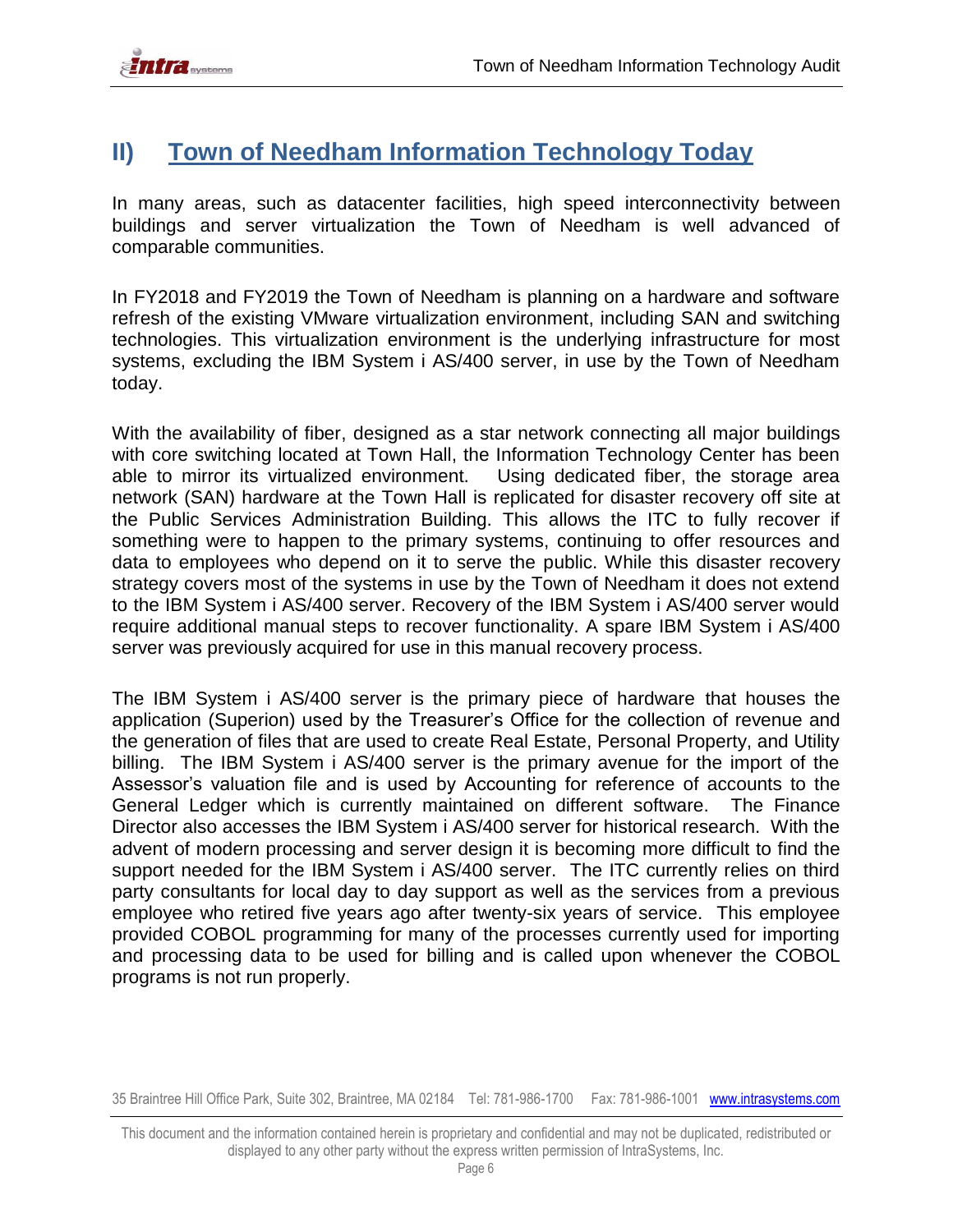

Over the past dozen years, technology has evolved to become more social and mobile where simple flip cell phones have transitioned into hand held computers that not only give a person the ability to make calls, take pictures, and text message but to also utilize the internet, send emails, and run applications. This shift makes it reasonable to anticipate the desire of more mobile citizens and employees looking for an improved user experience that could help to eliminate current paper based or other manual processes. This shift or evolution will come at a cost due to already tight ITC support resources that have been stretched to accommodate the increased number of Town of Needham end users. Over this same time period, in the Town of Needham, the number of ITC supported employees has remained relatively stable while the number of ITC supported information technology users has tripled.

It is evident through interviews with the various town departments that there is a perception that the ITC is under staffed. We do find that this perception is a reality and will outline the findings and recommendations in this regard in the next section of this report.

This document and the information contained herein is proprietary and confidential and may not be duplicated, redistributed or displayed to any other party without the express written permission of IntraSystems, Inc.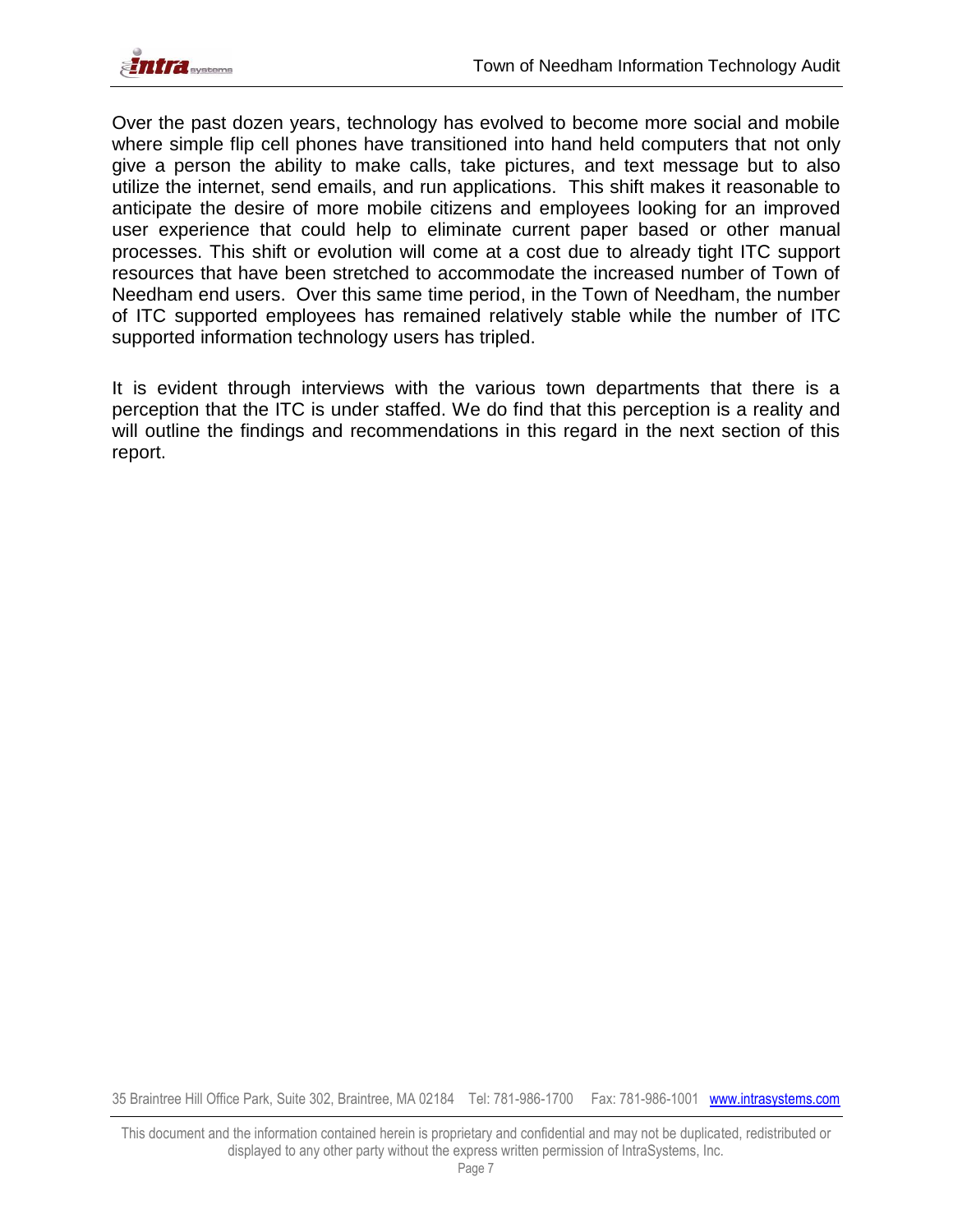

## <span id="page-7-0"></span>**III) Categorizing Town-wide Needs – Overview**

Four categories are defined in this report to help construct a framework for better interpretation and planning. These four categories are:

- Infrastructure
- Software/Applications and Process Improvement
- Security
- User Support/Training

These four categories form the basis of all initiatives and technology concerns.

### <span id="page-7-1"></span>**1. Infrastructure**

**Components:** Physical Plant, Fiber, Copper, Redundancy, Data Centers, Wireless, Convergence and the future of voice, data and video

**Overview:** Providing the Town of Needham with an Infrastructure capable of handling current and future technology needs is the foundation upon which all projects, both current and future, will rely. The Town of Needham is well positioned in this area with the current state of building interconnectivity and with the early adoption of virtualization technology. As stated previously FY2018 and FY2019 the ITC has plans to upgrade the software and hardware of their virtualization environment which should help the Town of Needham to stay ahead of the curve in this aspect of IT Infrastructure technology.

One area where the Town of Needham should focus on moving forward would be in network segmentation of the larger Local Area Network (LAN). This would apply specifically to firewalling between the servers and the end users but should also include segmentation and routing of different subnets in the various buildings. This design would be similar to how Public Safety is segmented today. Further attention to the common threat vectors (web browsing and email) faced by most organizations today could be addressed with a sandboxing solution, a process of isolating applications or processes from critical system resources, where attachments and downloads are analyzed before being allowed to the end user.

The existence of a modern, redundant fiber network to interconnect buildings in the Town of Needham is paramount in enabling the ITC to design and build a mirrorimaged, disaster-prepared system capable of keeping financial systems, public safety and other critical data available in the event of a catastrophe. The Town of Needham's fiber network makes it possible for the ITC to design and implement projects for things like enhanced building security, communication, and back-ups. A recommended project that could take full advantage of this fiber network would be the development of VoIP

This document and the information contained herein is proprietary and confidential and may not be duplicated, redistributed or displayed to any other party without the express written permission of IntraSystems, Inc.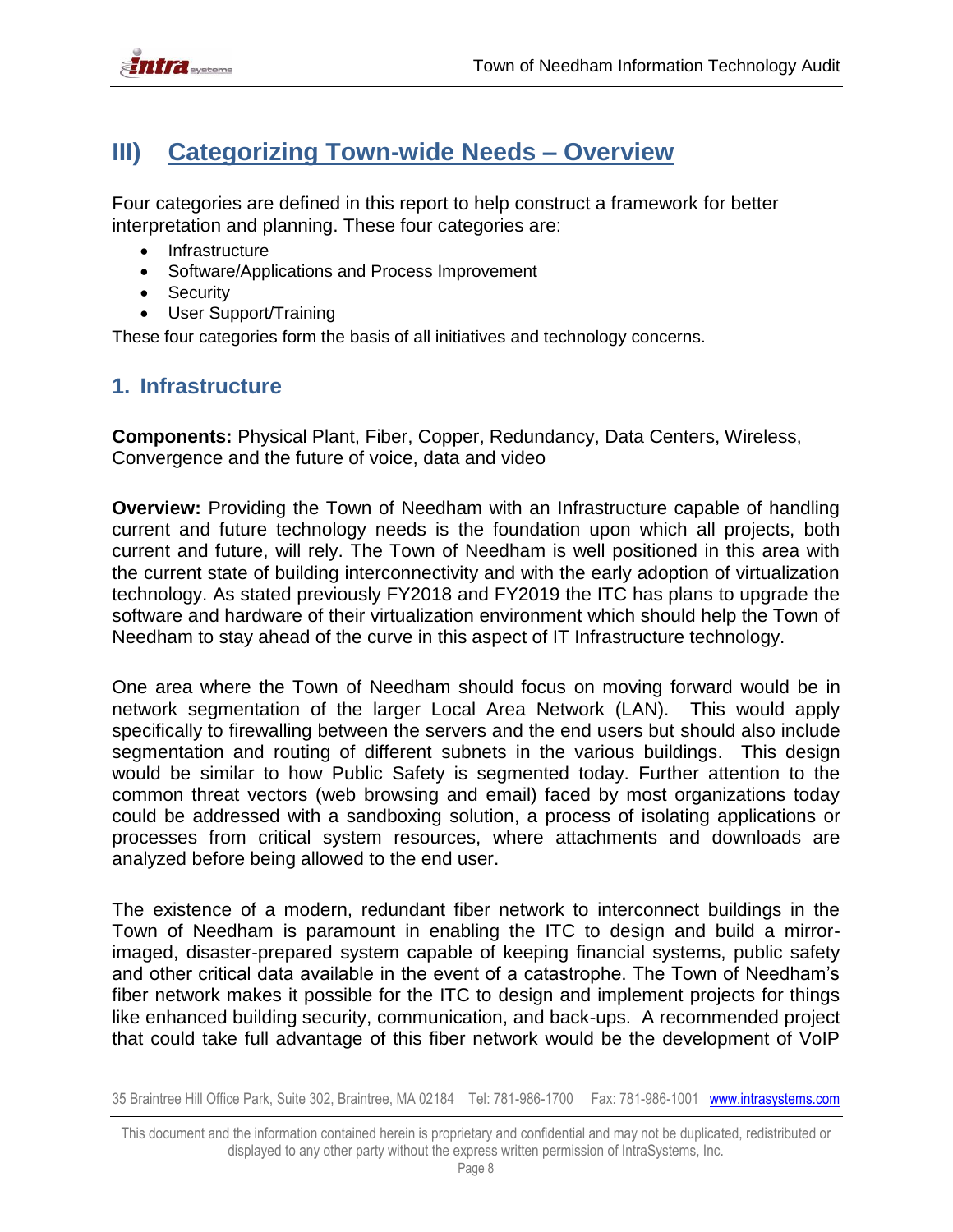

phone system. VoIP, or Voice over Internet Protocol, is a combination of hardware and software that uses the Internet as a way to make telephone calls.

To a limited extent Bring Your Own Device (BYOD) has already arrived at the Town of Needham. Using Citrix, the ITC is able to promote applications through a standard browser. This in combination with a remote access device (RAD) allows an individual to work remotely or even bring in their own laptop or tablet and access network files, folders, and applications. This typically presents additional support challenges to the ITC. Users bring in devices that they are comfortable with such as Apple and Samsung that may not conform to the standard devices maintained by the ITC or have only minimal levels of virus or malware protection. Policies, practices and procedures should be implemented to set the boundaries of expected ITC support in the BYOD area and to define user responsibilities before devices can have access to the internal network. Some examples of the policies, practices and procedures are eligibility, guidance on participation and enrollment procedures, acceptable devices, minimal standards of operating systems and device platforms, requiring users to have passwords enabled, acceptable level of security applications, support and maintenance or personal devices, development of a mobility suite of programs, and monitoring and management while users are on the network.

The Town of Needham's wireless access, manufactured by Aruba Networks, a Hewlett Packard Enterprise company, is currently available in the Town Hall, PSAB, Public Safety, Center at the Heights, and will be available at the Rosemary Recreation Complex when the building is complete. All the building wireless is connected through fiber to the Town Hall where ITC manages the network. Part of the Rosemary Recreation Complex project is to add additional bandwidth to the wireless network to allow pool users and visitors access while onsite. The ITC has also been asked to investigate the ability of the wireless network to be available in the Downtown Commons as well. Several communities around Needham have started expanding their wireless network into public areas which puts a greater demand on IT staff and increases the complexity of the relationship between the community and the municipal government. The ITC actively advocates that all new buildings, and older buildings that can be retrofitted, be outfitted for wireless access. There are some problems with wireless access, such as dead spots and capacity issues, which ITC will need to address moving forward.

One of the challenges of the ITC is the need to meet public records requests as directed under Massachusetts General Law (M.G.L) 66.The current process to meet these public record requests specific to email is inefficient due to the current email archiving system. The Town of Needham would benefit from the implementation of a commercial email archiving system such as Barracuda's Message Archiver. Having a commercial email archiving system would allow for faster less resource intensive compliance with future public record requests. Another option that can also help with this challenge is one that the ITC is planning for FY2019. The ITC has asked for funds to implement the

This document and the information contained herein is proprietary and confidential and may not be duplicated, redistributed or displayed to any other party without the express written permission of IntraSystems, Inc.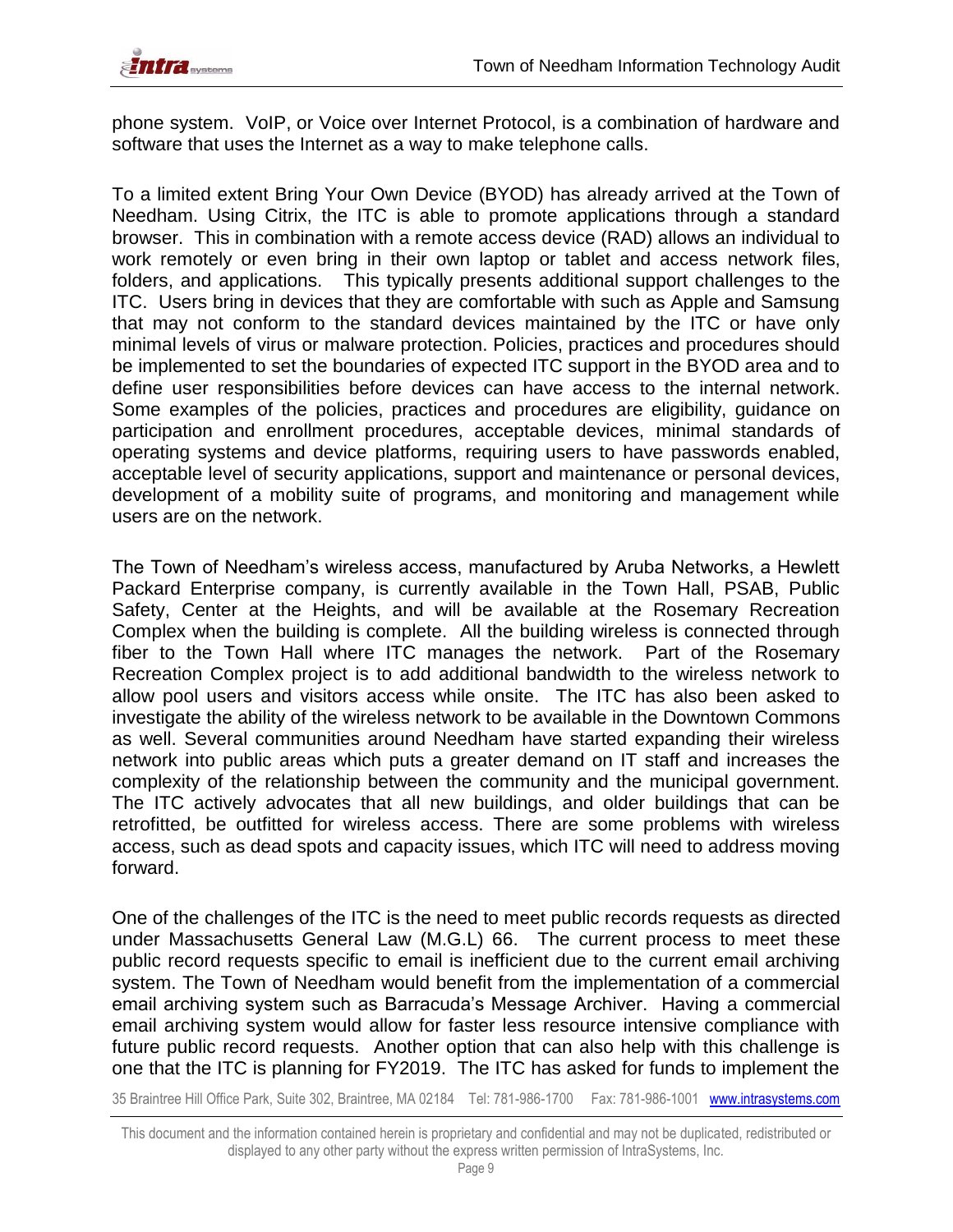

move to Microsoft's Office 365 which also includes a significant level of email archiving. When then funds for this project become available, Office 365 will help alleviate any current complexities concerning public record requests of email. A combination of a commercial email archiving appliance and Microsoft Office 365 would provide a robust system of retrieval for public record requests of email.

### <span id="page-9-0"></span>**2. Software Applications and Process Improvements**

**Components:** Financial Systems, Email and Calendaring Systems, Asset Management, Work-Order Processing, Integrated Solutions, Increased Operational Efficiencies, Better Decision Making, Coordinated Resources, Interdepartmental Collaboration, Increased Communication with the Public.

**Overview:** The Town of Needham currently, as partially listed below, has multiple on premise and online departmental and enterprise applications that try to address the needs of the various town departments:

- Superion Software NaviLine
- Tyler Tech Infinite Visions
- Massachusetts State CAMA
- ComPlus Parking Management Solution (web based)
- MS Harris Govern
- PeopleGIS
- Granite XP Camera Truck
- Browntech via Norfolk County Registry of Deeds
- Schneider Control System for HVAC
- SchoolDude Work Order and Scheduling System
- SeeClickFix web-based application
- Fairbanks used by Solid Waste
- Sportsman by Peak Software (web based)
- Survey Monkey
- Adobe Acrobat
- Adobe Creative Cloud
- Microsoft Office
- Microsoft Power BI
- Goldmine CRM
- VIRS Vital Records
- Autodesk AutoCAD
- ESRI ArcGIS
- TriTech Public Safety Computer Aided Dispatch
- Stellar Corporations
- LL Data Design

35 Braintree Hill Office Park, Suite 302, Braintree, MA 02184 Tel: 781-986-1700 Fax: 781-986-1001 www.intrasystems.com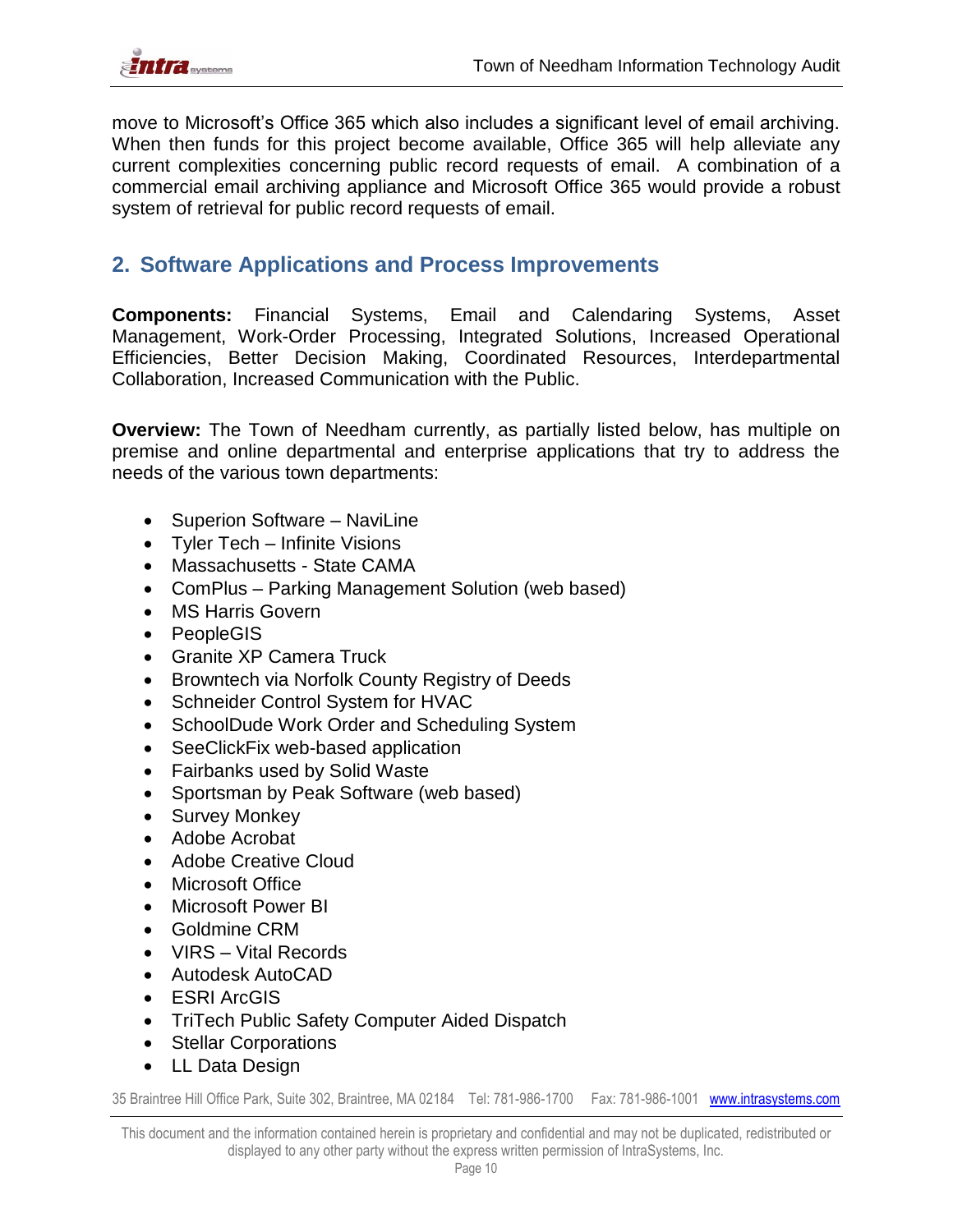

- ArchiveSocial (web based)
- ShareFile FTP (web based)

The Town of Needham should take the time to look across the different departments finding as many was as possible to move from paper to electronic processes. It was brought up during departmental interviews that typewriters were still being used for certain processes which would be a good place to start any transition. The Personnel/Payroll Action Form (PPAF) is one example of a paper-based process that is time consuming and that many end users would like to see automated. Other processes that could be streamlined with additional software are applicant tracking along with a miscellaneous receivables application for the collection of payments. Any miscellaneous receivables application should be integrated with the revenue and general ledger application which would benefit both the Treasurer's Office and the Accounting Department. In that same vein updating the revenue application away from the IBM System i AS/400 server would help in automating processes between the Treasurer's Office and the Accounting Department and the Town of Needham through FY2018 and FY2019 should begin internal dialogues considering a replacement.

### <span id="page-10-0"></span>**3. Security**

**Components:** Disaster Recovery, Alarms, Monitoring, Video-Based Security, Policy, Firewalls, Consistent Solutions across Departments.

**Overview:** There are many components to a comprehensive security approach, specifically the following:

- Protection from the Internet On the perimeter this protection is provided by firewalls, but just as important, for the proper protection from Internet-based vulnerabilities, is the patching of internal systems.
- Protection from Internet Browsing-based threats Proper protection when users browse the Internet is provided at the firewall/edge.
- Protection from Email-based threats It is important to provide Spam Filtering and Antivirus protection on the incoming email stream since most attacks originate from this vector.
- Protection from BYOD devices Education and awareness will help mitigate issues caused by users bringing and using unsecured devices in the workplace.
- Protection from disgruntled or departing staff The standardization of employee onboarding and termination procedures would help to mitigate the exposure in this area.
- Protection during remote access Every department has key employees who need to remotely access systems even during catastrophic weather events that leave the town shutdown to all but essential personnel.

This document and the information contained herein is proprietary and confidential and may not be duplicated, redistributed or displayed to any other party without the express written permission of IntraSystems, Inc.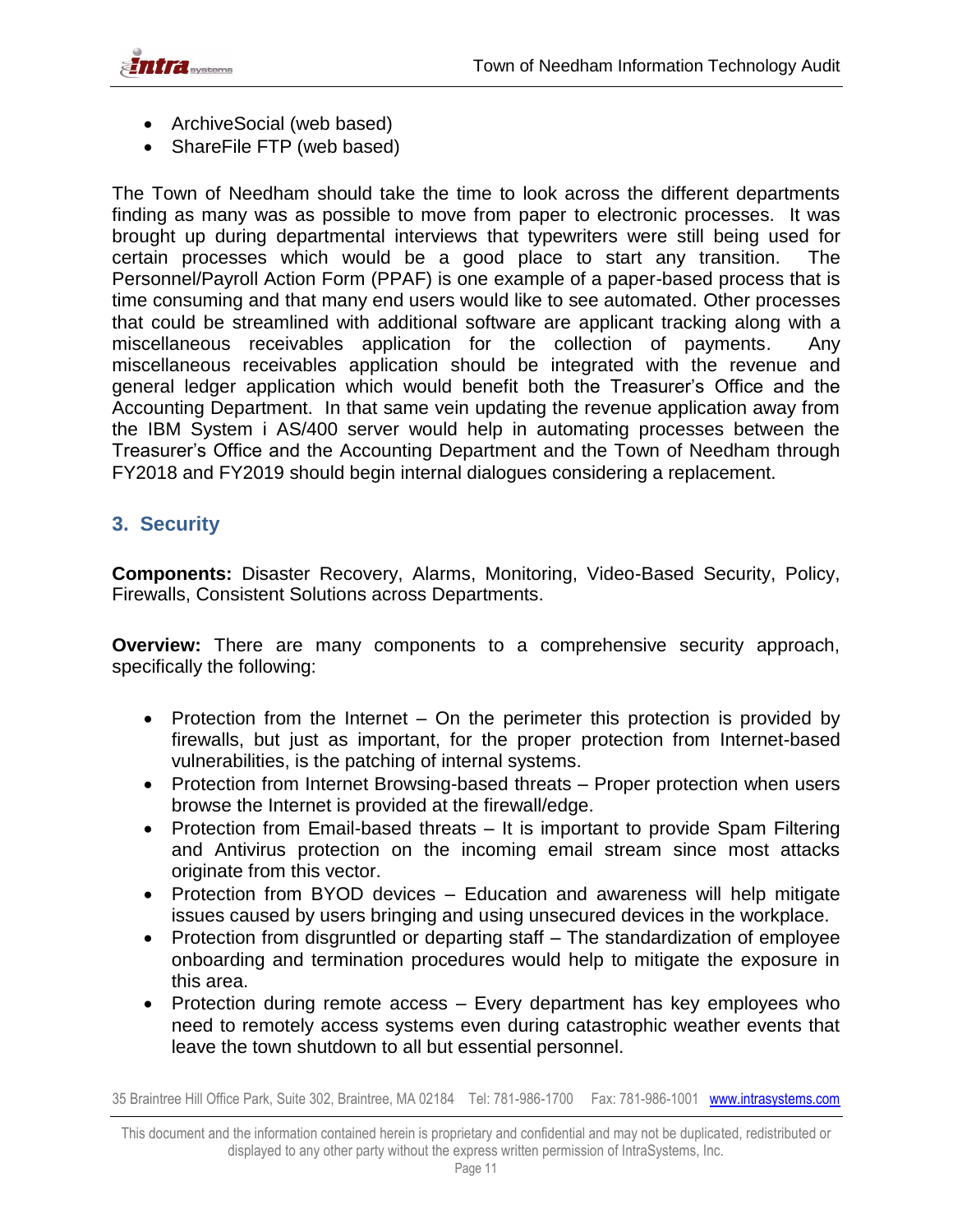

The protection of the Town's data and networks begins on the inside. The ITC must continually review and upgrade security systems and practices to address new threats as they emerge. With the installation of new technology and solutions the ITC must remain vigilant in the fight to eliminate potential exploits to protect the Town, its employees and its residents.

For Internet browsing, users have complained about work-related sites getting blocked, the ITC needs to look at providing the ability for users to override the blocking for such sites.

For email-based threats the ITC has a system in place for email filtering however some tweaking will always be needed as sometimes spam is getting through or legitimate emails are getting blocked.

Sandboxing on both browsing and email attachments should be explored as these are the two most common sources of computer virus/malware/ransomware today.

Video monitoring of public buildings, public spaces, traffic and known crime zones are a high priority. Such video monitoring is an important component to help ensure the safety of the community. Consistent solutions that work across all departments will provide efficiency, enable cooperation, and will enable the consolidation of back end equipment to help minimize server needs, licensing, maintenance and support costs. Additionally, the ITC will need to standardize the storage of historic video, develop consistent means of retrieval and insure compliance with State and Federal laws while protecting the rights of all citizens.

### <span id="page-11-0"></span>**4. User Support & Training**

**Components:** Training for IT Staff and End Users, Enhanced User Awareness, Remote Access, BYOD

**Overview:** In-house training for technical staff is critical in preserving the Town's technology investments. Rapid changes in technology require frequent, in-depth training on new or updated systems and solutions.

Keeping the ITC staff knowledgeable in current systems and applications is only one piece of the puzzle; training for end-users and documentation of processes must be available. Functions and processes that are performed infrequently can often be the source of mistakes. The most effective training practices typically include repetition. If that is not an option, frequent training opportunities are critical to keeping all staff current.

This document and the information contained herein is proprietary and confidential and may not be duplicated, redistributed or displayed to any other party without the express written permission of IntraSystems, Inc.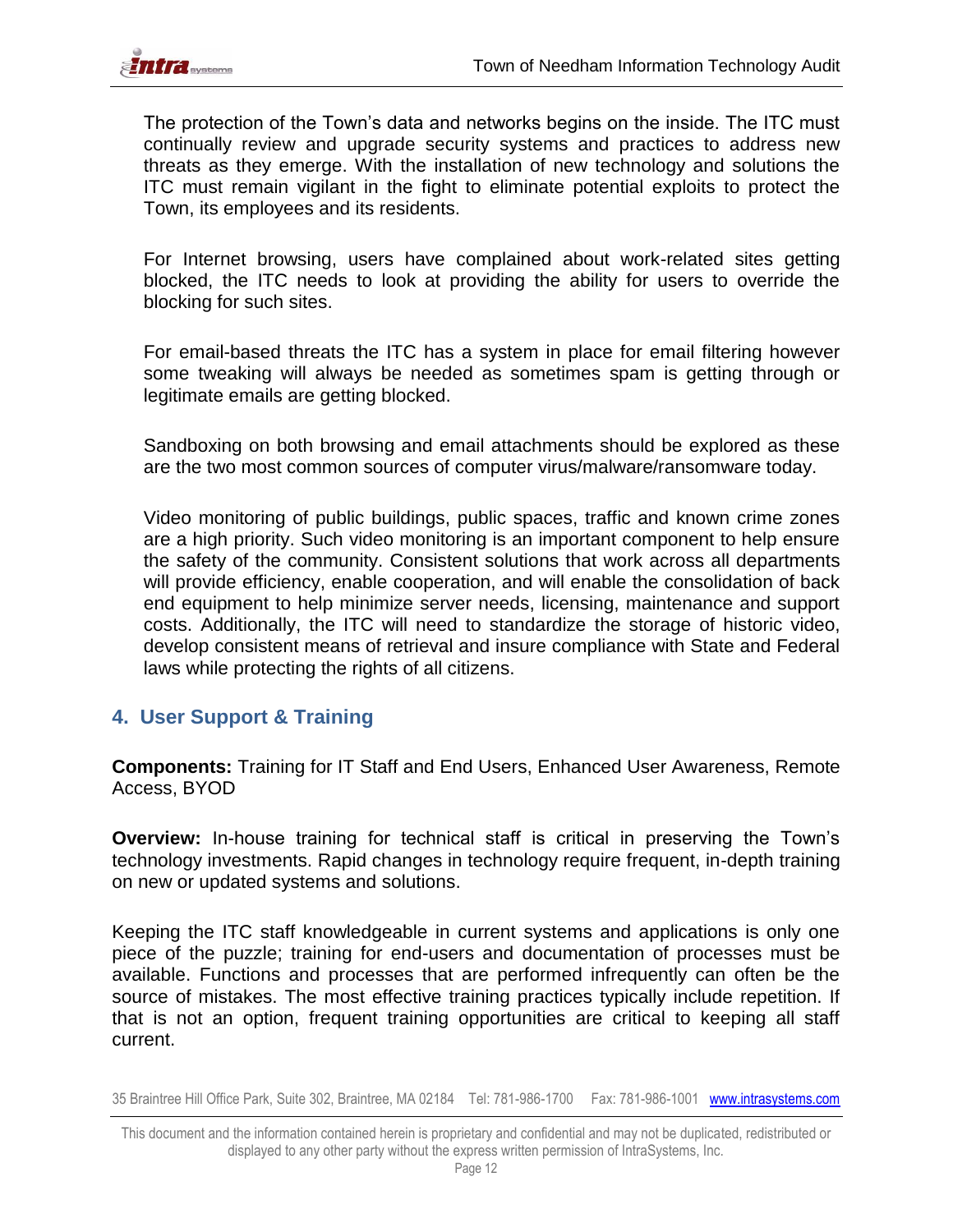

Ensuring that all employees are aware and informed of changes in policy and how it impacts them is very important and should have a structure and delivery mechanism that insures everyone remains knowledgeable.

Training delivery methods have evolved. New methods of training such as pre-recorded classes, FAQ web pages or user groups can supplement traditional methods.

35 Braintree Hill Office Park, Suite 302, Braintree, MA 02184 Tel: 781-986-1700 Fax: 781-986-1001 www.intrasystems.com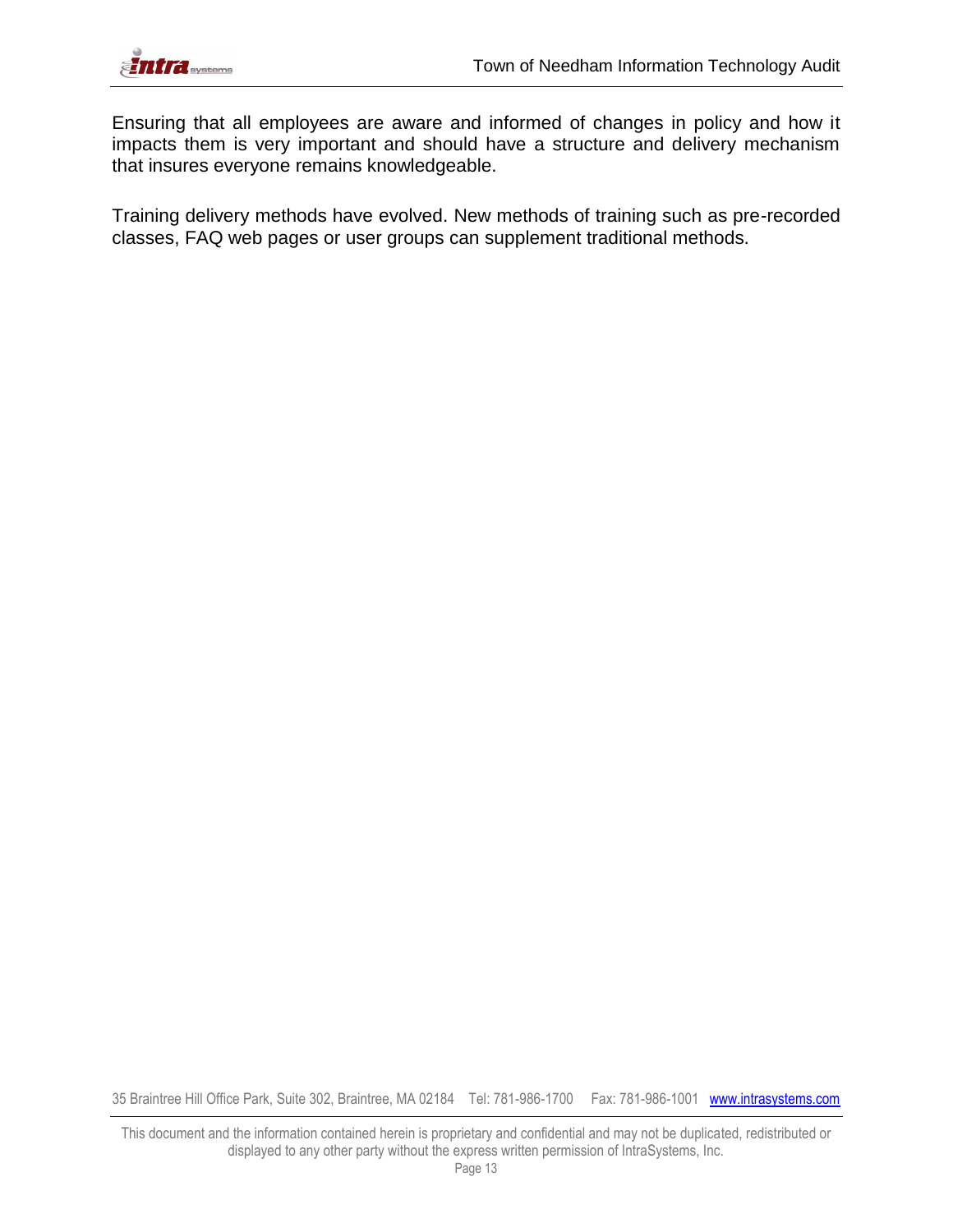|                                       | Departments Interviewed            |
|---------------------------------------|------------------------------------|
| 1. Accounting                         | 9. Public Facilities Construction  |
| 2. Assessing                          | 10. Public Safety                  |
| 3. Building Department                | 11. Public Works                   |
| 4. Health and Human Services          | 12. Purchasing                     |
| 5. Human Resources Department         | 13. Retirement Department          |
| 6. Information Technology Center      | 14. Tax Collector / Town Treasurer |
| 7. Park and Recreation                | 15. Town Clerk                     |
| 8. Planning and Community Development | 16. Town Manager                   |

## <span id="page-13-0"></span>**IV) Needs Analysis/Observations by Department**

Over the course of several days fifty individuals encompassing sixteen departments were interviewed. The majority of these individuals were Managers, Assistant Managers, Superintendents, and Assistant Superintendents. The remainder of those interviewed consisted of Administrative and Professional staff. The interviews ranged far and wide but always fell back on the day to day needs of each department. These needs consisted primarily of software and hardware requests that impacted the ability of the individual, or department, to perform their job. With respect to software the issues have to do with updates, upgrades, connectivity, training, and support any of which, if not acted upon, can impede the performance of these employees. In regards to training this was mentioned with respect towards helping new employees, as well as existing staff, better understand the hardware and software they use daily. To specific software needs several departments did mention that the Town would benefit from a document management application as well as a centralized person to coordinate the Town's web site. The hardware issues consisted of requests about printers and similar devices and how the response specific to them was not always consistent. Several departments had requests for hardware that would be used by the departments to improve efficiency and productivity. For example multiple departments mentioned wanting tablets for staff in the field to help coordinate different processes out in the field. Others were looking for hardware upgrades at the desktop, either new or additional hardware, in hopes of working more efficiently. There was concern about the process to submit requests and that it was difficult, if not impossible, to determine the status of any request. Some individuals mentioned having to resubmit requests because there had not been a response to an email within a desired time frame. Several departments suggested that a ticketing and tracking system would be beneficial. In general the departments felt that the Information Technology Center was understaffed specific to desktop help support.

This document and the information contained herein is proprietary and confidential and may not be duplicated, redistributed or displayed to any other party without the express written permission of IntraSystems, Inc.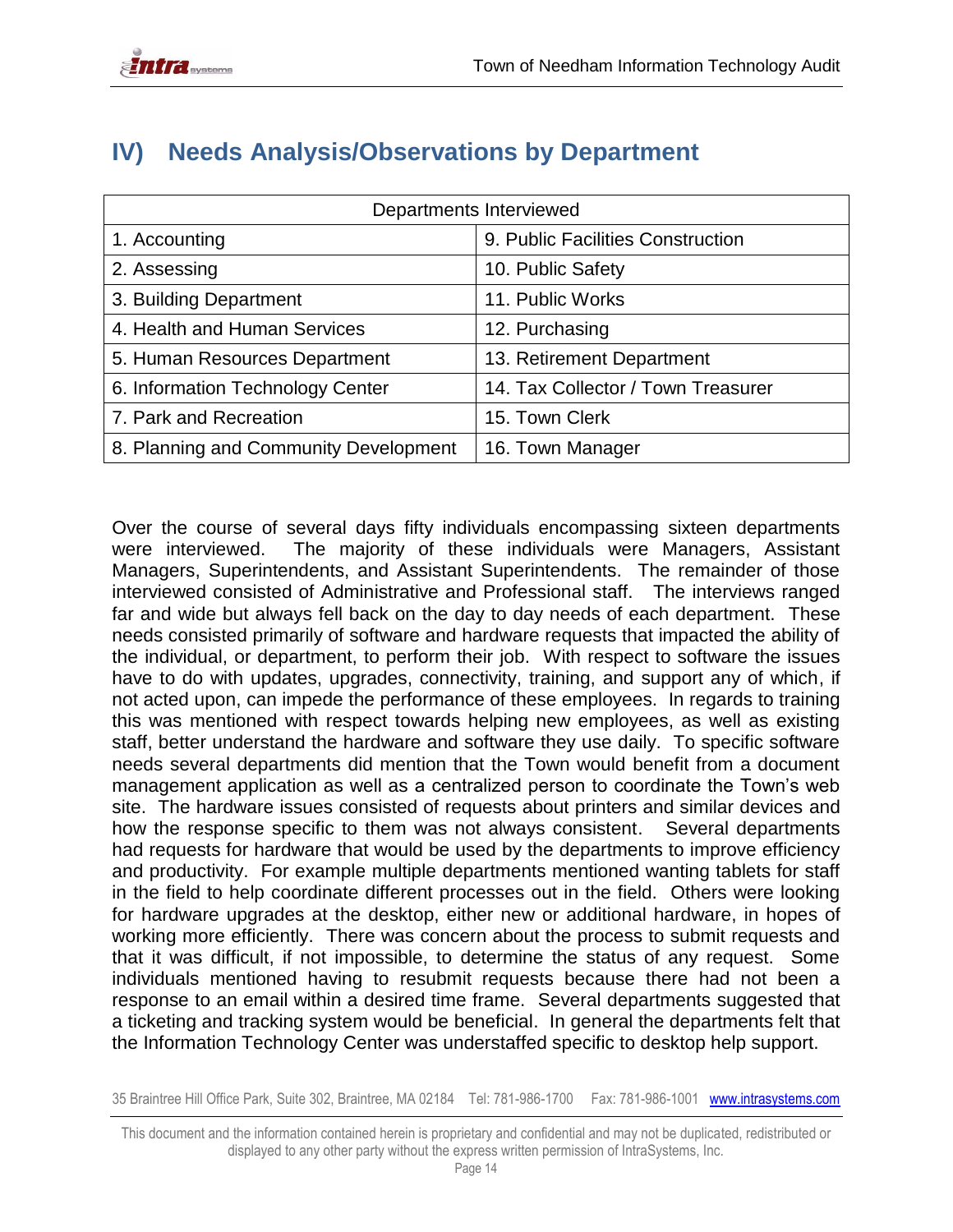**TITLE** systems

## <span id="page-14-0"></span>**V) Summations**

As mentioned previously, in many ways, the Town of Needham is well ahead of other communities when it comes to technology however there are a few areas, as listed in the recommendations below, where we believe it would be worthwhile for the Town of Needham to invest. From a datacenter and building interconnectivity perspective the Town of Needham is well ahead of most other municipalities with the main datacenter in many ways superior to the facilities that can be found in similar sized and larger municipalities. With approximately 350 users and upwards of 500 plus managed devices it is difficult for the Information Technology Center to support the growing needs of the other Town Departments mainly because annually other departments continue to add more technology users, systems, and processes. The current needs and demands of those departments have made it difficult for the Information Technology Center, as it is currently designed, to sustain a time efficient level of support.

Within the ITC the employees responsible for the daily support of end users are also responsible for many short term and long term projects. This responsibility has become a struggle to maintain a balance between end user support and these short term and long term projects. Often one suffers to the benefit of the other. The Information Technology Center struggles to address requests for more technology by users, to make their processes more efficient and productive, and the demand by more technology users for day to day support is directly related to the lack of personnel in the proper positions for support, project management, and planning within the Information Technology Center. Both the Director, MIS and the Network Manager, who should be involved in management, project planning, office budgeting, network engineering and security, staff development, departmental development, and any other higher level needs of the Information Technology Center are daily drawn into multiple low level requests which cause higher level needs to be disrupted or delayed. It is not uncommon for a project that should take six to ten weeks to complete take four to six months or more. The structure of this department needs to be revamped if the department is going to meet the needs of the end users and the Information Technology Center moving forward.

This document and the information contained herein is proprietary and confidential and may not be duplicated, redistributed or displayed to any other party without the express written permission of IntraSystems, Inc.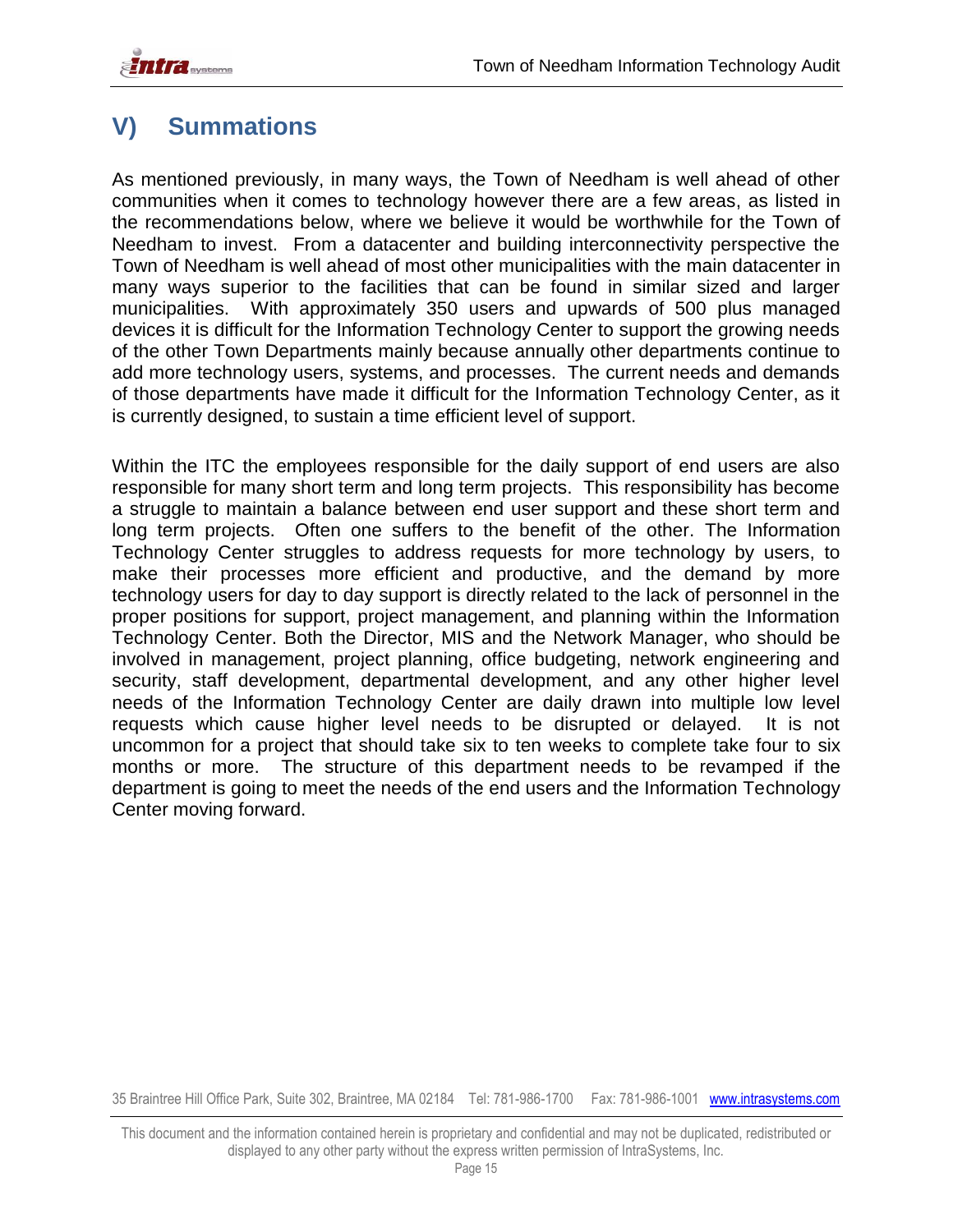## <span id="page-15-0"></span>**VI) Recommendations**

### **Infrastructure Recommendations**

### **Consolidation of Firewall Technologies:**

The town of Needham currently utilizes both SonicWall and FortiGate firewalls but lately has standardized on the later. We would recommend eliminating the SonicWall and subsequently adding a FortiManager for central management and configuration change management on the various deployed FortiGates.

### **Defense in Depth:**

The prevalence of Internet-based threats makes it imperative for any organization to deploy a defense-in-depth strategy to protect their organization. For completeness this protection would have an edge element provided by firewalls and spam/AV filters for email, URL filtering which can be provided by the edge firewall. At the client, protection should be in place against viruses and malware. Currently this client protection element causes a lot of disruption for end users, based on the interviews. The Town of Needham should consider a replacement for the current suite. Another element that should be considered would be sandboxing that would evaluate email attachments and internet downloads before they are allowed onto the end-user systems.

#### **Network Segmentation:**

The current network at the Town of Needham could benefit from segmentation, especially when it comes to client to server segmentation. Currently the clients and the servers exist on the same subnet with no firewalling in between. Proper segmentation would help to protect the servers from the clients which are the most likely source of any virus/malware/ransomware infection. Further segmentation between buildings would also provide for more efficient network communications and could provide for another avenue of protection if implemented with firewalling.

### **Upgrade to vSphere 6.5**

VMware vCenter Server® 6.5 has many new and innovative features. The installer has been overhauled, resulting in a new, modern look and feel. It is now supported on Microsoft Windows, macOS, and Linux operating systems (OSs) without the need for any plug-ins. With vSphere 6.5, the VMware vCenter Server Appliance™ has surpassed the Windows installable version. It offers the following exclusive features:

- Migration Tool
- Improved appliance management
- Native high availability

35 Braintree Hill Office Park, Suite 302, Braintree, MA 02184 Tel: 781-986-1700 Fax: 781-986-1001 www.intrasystems.com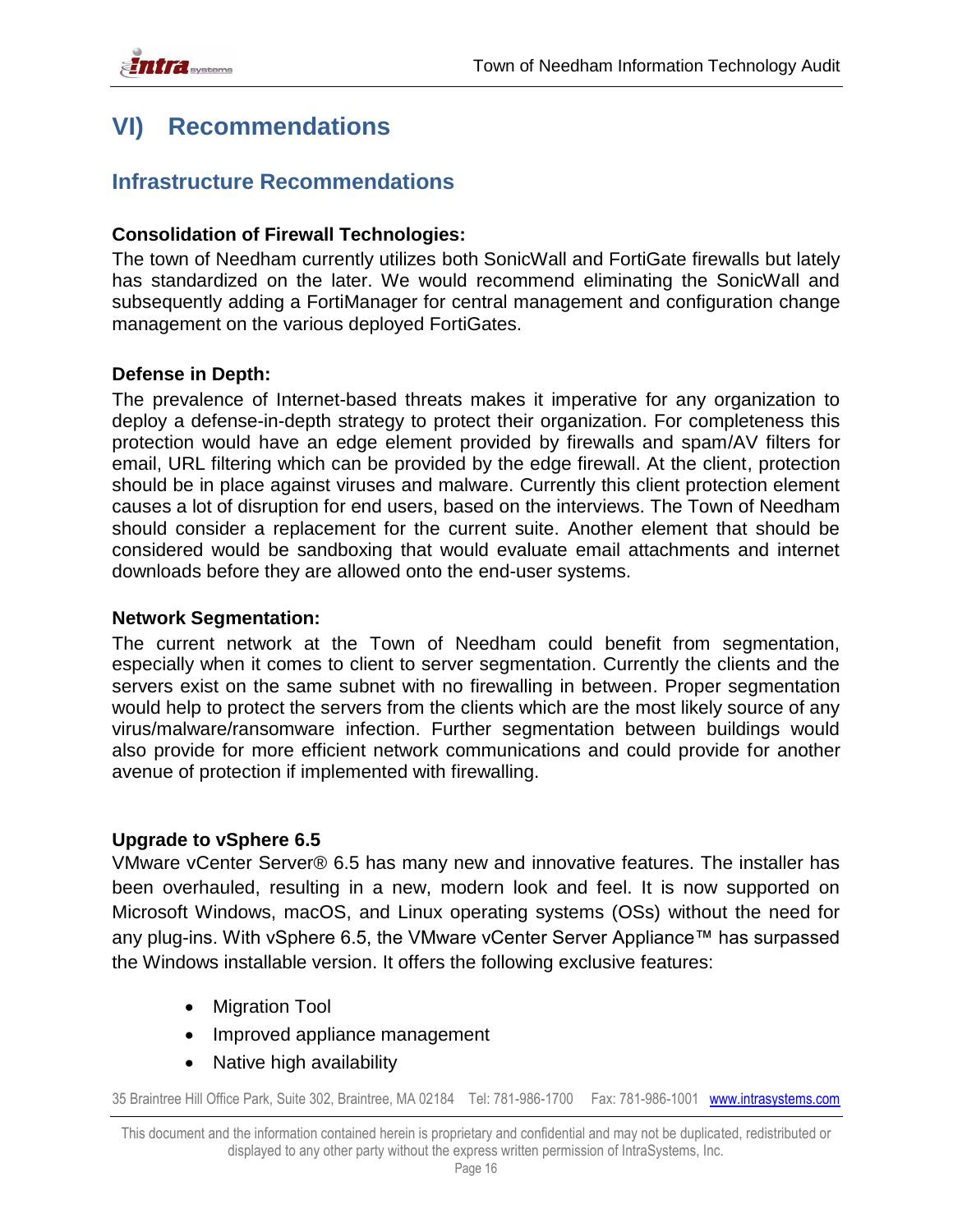

• Native backup and restore

There are also general improvements to vCenter Server 6.5, including the vSphere Web Client and the fully supported HTML5-based vSphere Client.

VMware Training

It is recommended that The Town of Needham send key personnel to VMware authorized training from time to time to keep up with the product knowledge. Cross training of staff should be encouraged to help ensure that support for a particular technology is always available.

### **Department Operational Recommendations**

During the departmental interviews there was a lot of discussion about the Information Technology Center's (ITC) ability to efficiently respond to the needs and requests of the end users. From our perspective this has mainly to do with the lack of redundancy in ITC positions to support end user requests as well as the lack of an application to manage end user requests. The ITC needs to procure an end user request ticketing and tracking system. The ITC currently uses an application, TrackIT, for asset management and some remote desktop access however this application also includes a request ticketing and tracking system module. Training on this module would assist in moving forward with an end user request ticketing and tracking system.

In conjunction with an end user request tracking/ticketing system we feel that the ITC needs to develop a tiered system of support for end user requests, higher level projects, and long-term planning. Typically, a tiered system of support breaks down end user requests into three tiers:

35 Braintree Hill Office Park, Suite 302, Braintree, MA 02184 Tel: 781-986-1700 Fax: 781-986-1001 www.intrasystems.com Tier 1 is the initial support level responsible for basic end user requests. This position should predominantly use remote tools and should only go onsite for support as a last resort since 90% of support issues managed by the Tier should be handled remotely. Tier 1 is often lower level technical personnel, trained to solve known problems and to fulfill service requests using learned knowledge or defined SOPs as well as day to day management of a ticketing system to help make sure that support issues are handled in a timely manner. In the case of the ITC this position would be available in the department for walk-in request as well. It was noticed that these walk-ins can take significant time away from staff that are working on higher level requests, processes, or projects delaying their completion. If Tier 1 is unable to provide a solution the Tier 1 personnel will escalate incidents to a next level tier, in this case Tier 2. The Tier 1 position should coordinate onsite visits with the Tier 2 position and should work towards assisting on documented repeatable Tier 2 tasks creating an in-house knowledge base. A Tier 1 position, for example Helpdesk Specialist, would have to be created since it is currently not part of the ITC personnel structure. Another

This document and the information contained herein is proprietary and confidential and may not be duplicated, redistributed or displayed to any other party without the express written permission of IntraSystems, Inc.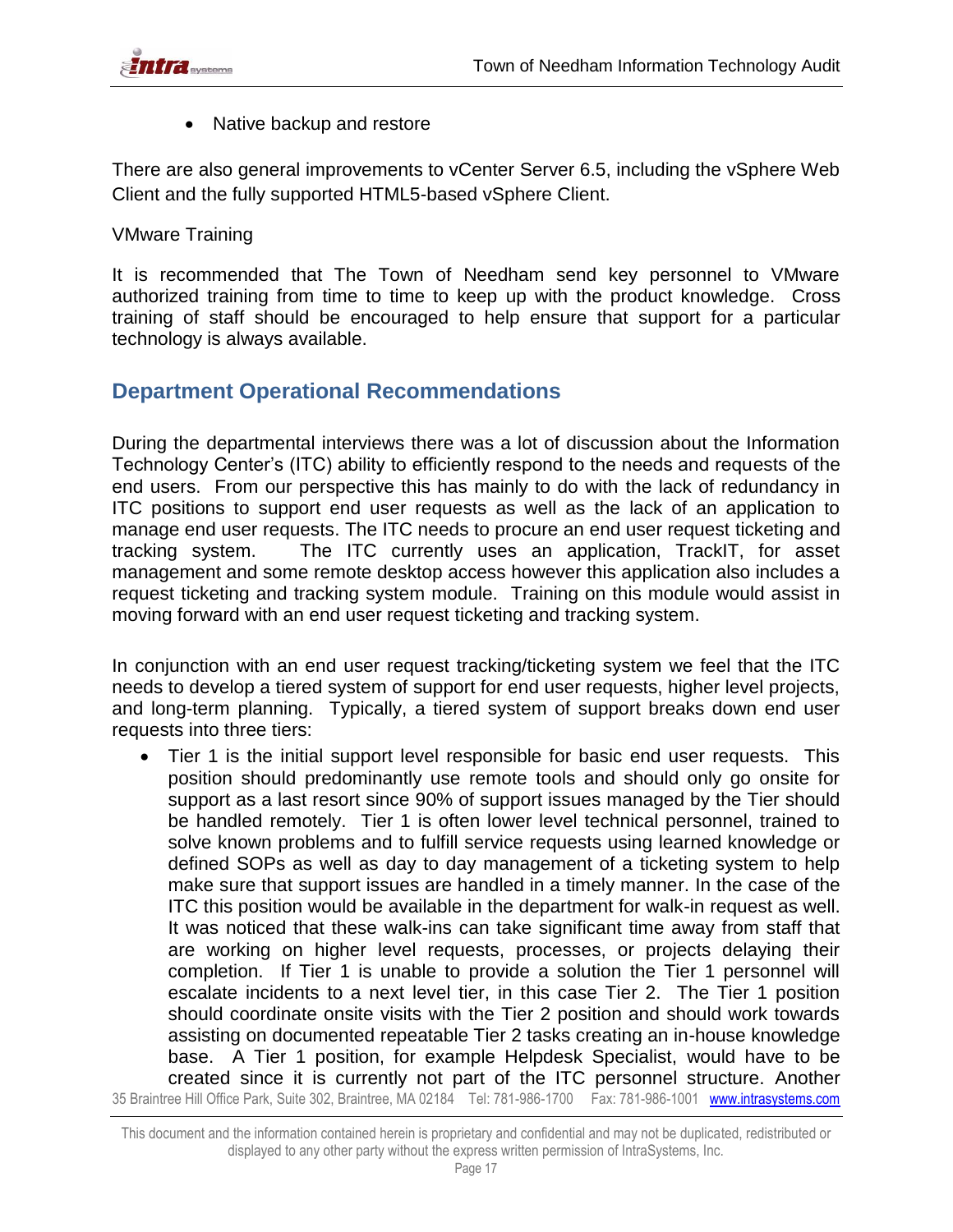

opportunity for efficiency of processes with this position would be to incorporate administrative and low level repetitive tasks currently handled by the Director, MIS and other members of the staff. This would include initiating procurement requisitions, purchasing of supplies, managing deliveries, inventory, packing lists, weekly and monthly invoice processing, budgeting reviews based on reports, software renewals notifications, time sheets, phone calls, and mail.

- Tier 2 is a more experienced and knowledgeable member of the staff that will assess issues and provide solutions for problems not handled by Tier 1. Tier 2 would also be responding to alerts, system and network patching, hardware builds, and project work as assigned. Any issue or request that Tier 2 could not finalize would be escalated to Tier 3. Much like Tier 1, Tier 2 should work towards assisting on documented repeatable Tier 3 tasks.
- Tier 3 is the highest level of support and would be responsible for handling the most difficult or advanced problems. Tier 3 duties would include recommending and managing network engineering, security needs, and infrastructure design as well as working with the Director, MIS in the coordination and execution of technology projects for both the Information Technology Center and other Town Departments. This tier would be involved in future planning and work with the Director, MIS to development IT Policy to be used within the Information Technology Center as well as other Town departments.

A major advantage to this type of tiered support is overlapping of duties. The Tier 1 position should be cross trained / mentored by Tier 2 and the Tier 2 position should be cross trained / mentored by Tier 3. This helps in creating a degree of duplicity in support as well as a level of succession as personnel move on. To put these tiers into relative current ITC position Tier 2 would be associated with the Technology Support Technician and Tier 3 would be associated with Network Manager.

It was noticed that the Information Technology Center is one of the few departments that does not have an assistant. To incorporate this thought into a succession concept as mentioned above it would be our recommendation that the Tier 3 position be designated as the Assistant Director of the Information Technology Center and that the Tier 3 level support and knowledge be associated with this position. An Assistant Director would help the Director in planning, organizing, and coordinating projects, policies, and procedures. As the Assistant Director this person would advise on project feasibility, policy implementation considerations, and other specialized or technical questions. This position could also assist in providing direction and guidance for development and operational activities. The Town has an exceptional network and infrastructure which has allowed it to move forward in many areas that other communities of the same size still struggle to reach. Having a person with the knowledge of networking, security, engineering, planning, and software is integral to the Town's technology forward movement.

This document and the information contained herein is proprietary and confidential and may not be duplicated, redistributed or displayed to any other party without the express written permission of IntraSystems, Inc.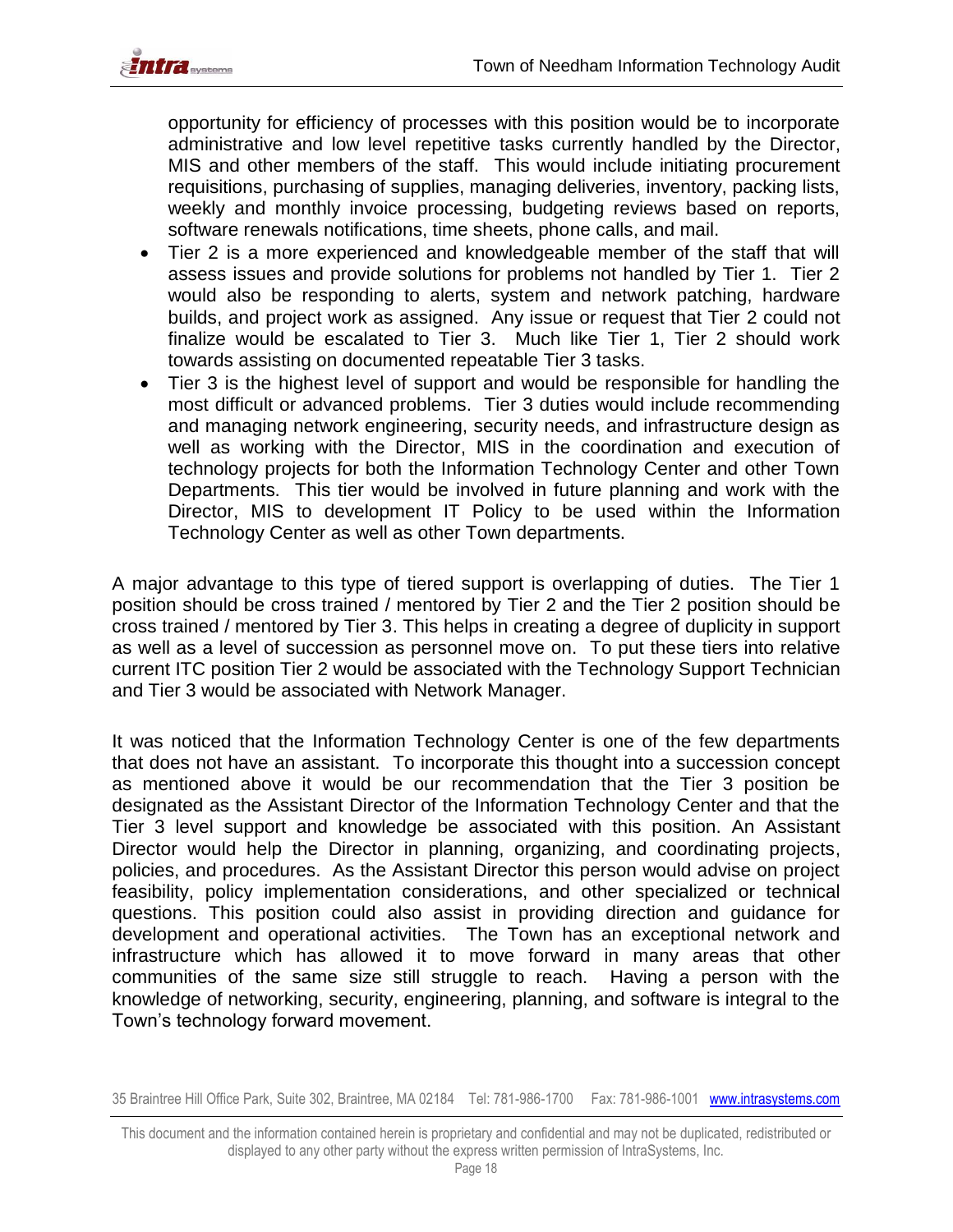**TIME** systems



With regards to duplicity of support, another area of concern is the Application Administrator position. Within the ITC there is currently only one Application Administrator and this position is currently staffed to directly support the General Ledger and Human Resources module of the Financial Application (Infinite Visions). It is anticipated that in the future a new Revenue Application will be purchased transitioning from the Revenue Application currently residing on the IBM System i AS/400 server. The current Application Administrator would transition to supporting both the General Ledger and Revenue pieces of the Financial Application as well as any other modules associated with the application This causes concern because there is no backup or second Applications Administrator within the department. If there is a personnel transition or issue with the Application Administrator there is no person to readily step up to cover the demands of that position. Based on conversations with the Director, MIS about future enterprise wide application projects, document management, permitting, Office 365, as well as departmental application needs, import/export of transactional files, and the Town's web site it is recommended that a second Applications Administrator position be created. This second position would take on the support functions of new or upgraded departmental and enterprise wide applications. There would be cross training between the two Applications Administrators to ensure for better transitions in the case of personnel changes. These positions would also develop and be involved in training for the applications they support or that are provided by the Information Technology Center. These potions could also help in the documentation of the duties for the different tiered positions.

The revenue application as mentioned above, which has been in use since the mid-1990s, currently resides on an IBM System i AS/400 server and is supported by a Computer Operator. The Computer Operator provides support mostly to the Treasurer's Office with lesser support to the Accounting Department. The responsibilities of this position center around revenue file transfers from vendors into the revenue application, file transfers to bill print vendors, file transfers to banks and benefit vendors, Accounts Payable and Payroll processes, mailing services, and banking processes when needed. This job has not changed significantly since the mid-1980s however many of the processes supported by this position would be incorporated into any position that would be supporting the current General Ledger and new Revenue Application. More than likely there will be a hardware change from the IBM System i AS/400 server to an Intel style server that would be managed by either Tier 2 or Tier 3 support. Within the department there is no one with IBM System i AS/400 server knowledge and many of the transactional processes were written in COBOL when the Town had a COBOL programmer. It is our recommendation that when needed that this position be transitioned to an Applications Administrator position.

The last position in the ITC is the Geographic Information Systems Administrator. The position works with many departments across both the Town and School and when required incorporates multiple databases into the Geographic Information Systems to develop cartographic and data analysis. In several of our conversations with other

This document and the information contained herein is proprietary and confidential and may not be duplicated, redistributed or displayed to any other party without the express written permission of IntraSystems, Inc.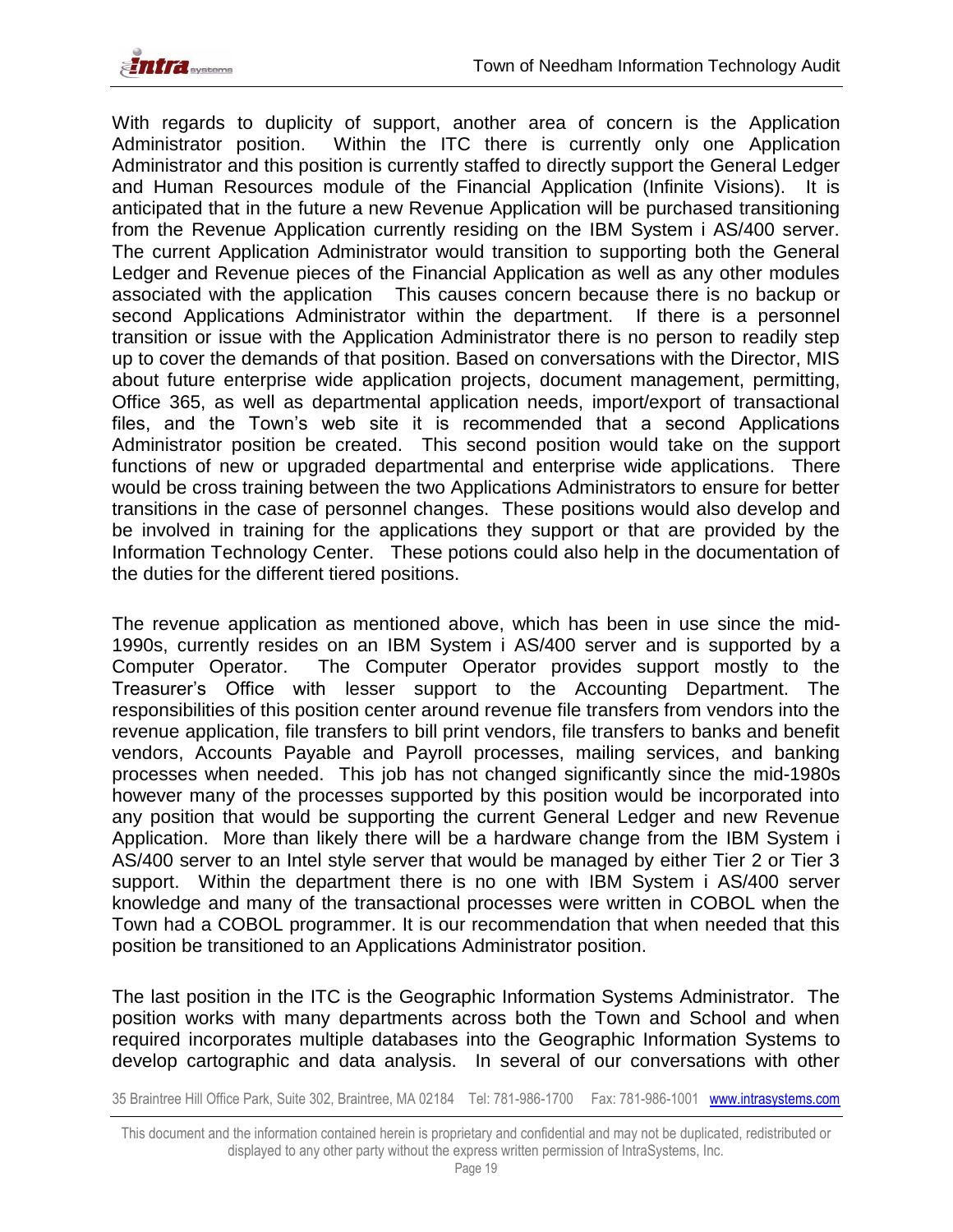

departments, and with the Director, MIS, it was brought up that perhaps the Geographic Information Systems Administrator should be involved more directly with other departments. The Director, MIS is of a general feeling that users are unsure of what their needs are when thinking of Geographic Information Systems. Our recommendation would be to find ways for the Geographic Information Systems Administrator to bring examples to the different departments, to integrate the workings of GIS, with specific examples that will encourage the use of the Geographic Information Systems across the enterprise.

Based on our conversation with the Director, MIS we also see the need for an Administrative Assistant for the department. The Administrative Assistant would be responsible for administrative and low level repetitive tasks that are currently handled by the Director, MIS and other members of the staff. This would include initiating procurement requisitions, purchasing of supplies, managing deliveries, inventory, packing lists, weekly and monthly invoice processing, budgeting reviews based on reports, software renewals notifications, time sheets, phone calls, and mail. This position could be incorporated into the Tier 1 position who would also assist with the day to day management of a ticketing system to help make sure that support issues are handled in a timely manner.

Lastly, we would recommend if there is a possible location, that a dedicated space for training be developed. Some of the ITC limitations to training are the amount of energy it takes to setup and take down the hardware as well as the coordination of rooms. The Information Technology Center uses a handful of laptops and switches to setup for trainings which require running wires and extension cords under and around tables and chairs as well as limits the number of users to the  $7 - 10$  laptops they may have at any one time. They often schedule a room for a half day before and a half day after to give them time to setup and take down when there are many people. In the case where they might have multiple day trainings in a row they have also scheduled into the evenings so that they don't have to breakdown the equipment if someone happened to schedule meetings after 5:00PM in those rooms. It might be more efficient to find a permanent or dedicated location with desktops and smart boards. The room can be shared with other departments for their training needs as well. Having a permanent space would let the ITC, and other departments, more efficiently and more often schedule training.

This document and the information contained herein is proprietary and confidential and may not be duplicated, redistributed or displayed to any other party without the express written permission of IntraSystems, Inc.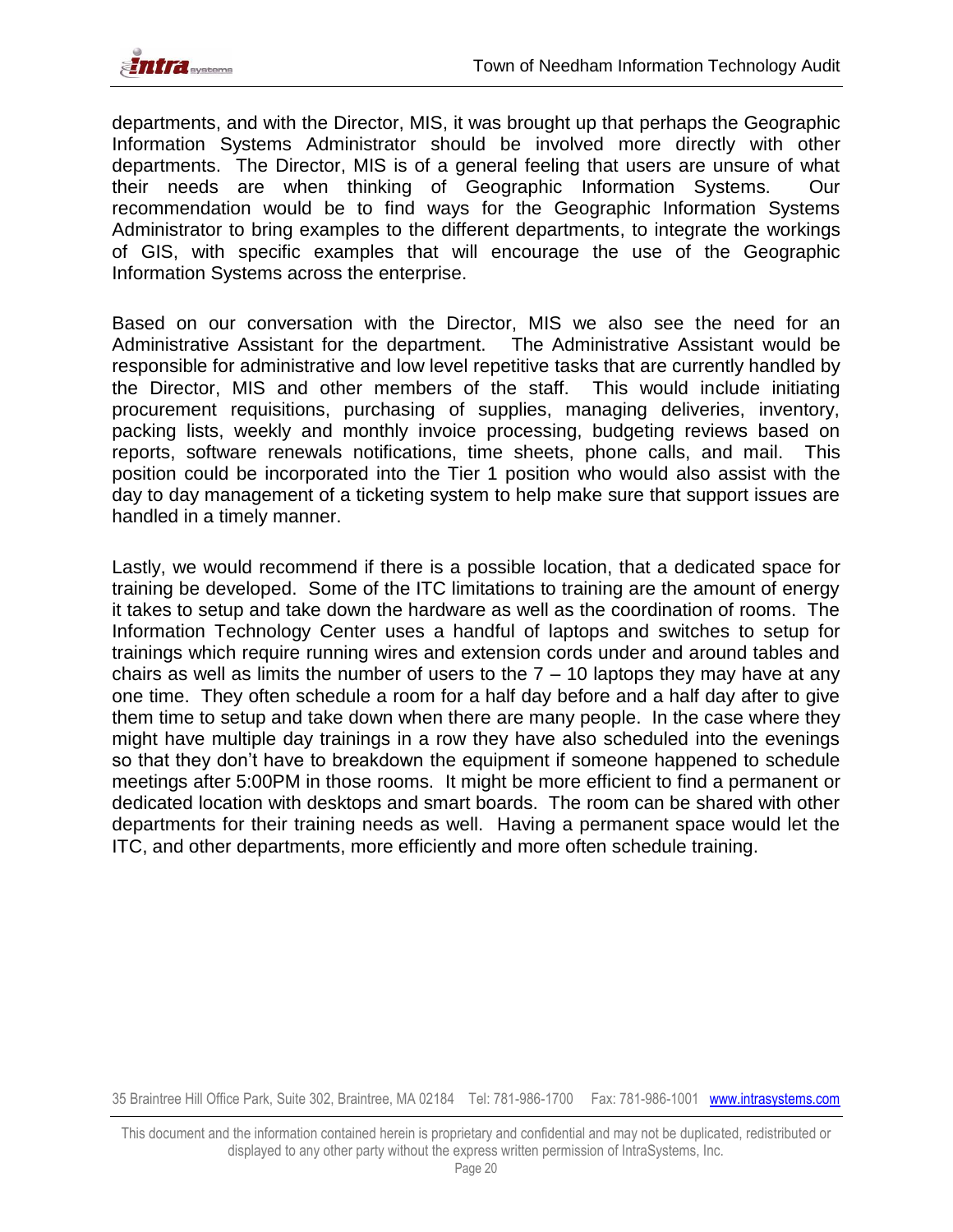

## <span id="page-20-0"></span>**Appendix A – Audited Infrastructure Inventory**

Not included for security reasons.

## <span id="page-20-1"></span>**Appendix B – Assessment Report Cards**

#### <span id="page-20-2"></span>**Overview**

The Health Check Report Card presents an overview of the Health Check assessment results using the following grades.

| <b>Health Check Report Card</b> |                                                                                                          |  |  |
|---------------------------------|----------------------------------------------------------------------------------------------------------|--|--|
| Grade                           | <b>Definition</b>                                                                                        |  |  |
| <b>Needs Attention</b>          | We identified specific items of concern and have recommended<br>actions to address them.                 |  |  |
| <b>Caution</b>                  | Items of potential concern. The items are either non-critical or require<br>further investigation.       |  |  |
| OK                              | We observed adherence to best practices guidelines. There are no<br>apparent signs of items for concern. |  |  |
| <b>No Data</b>                  | We were unable to gather data to evaluate.                                                               |  |  |
| Not applicable                  | This item is not applicable                                                                              |  |  |

#### *Table 1 Health Check Report Card*

For each assessment area, we check against specific best practice guidelines. Guidelines are categorized by impact as follows.

| <b>Best Practice Guidelines</b> |                                                                                                                                      |  |  |
|---------------------------------|--------------------------------------------------------------------------------------------------------------------------------------|--|--|
| <b>Impact</b>                   | <b>Definition</b>                                                                                                                    |  |  |
| Management                      | Proactive facilitation to make Infrastructure easier to manage, including<br>more streamlined processes and improved security.       |  |  |
| Performance                     | Opportunity for potential utilization gain or avoidance of performance<br>problems.                                                  |  |  |
| Troubleshooting                 | Facilitation to make Infrastructure easier to support and problems<br>easier to diagnose, or proactive avoidance of common pitfalls. |  |  |

#### *Table 2: Best Practice Guidelines*

35 Braintree Hill Office Park, Suite 302, Braintree, MA 02184 Tel: 781-986-1700 Fax: 781-986-1001 www.intrasystems.com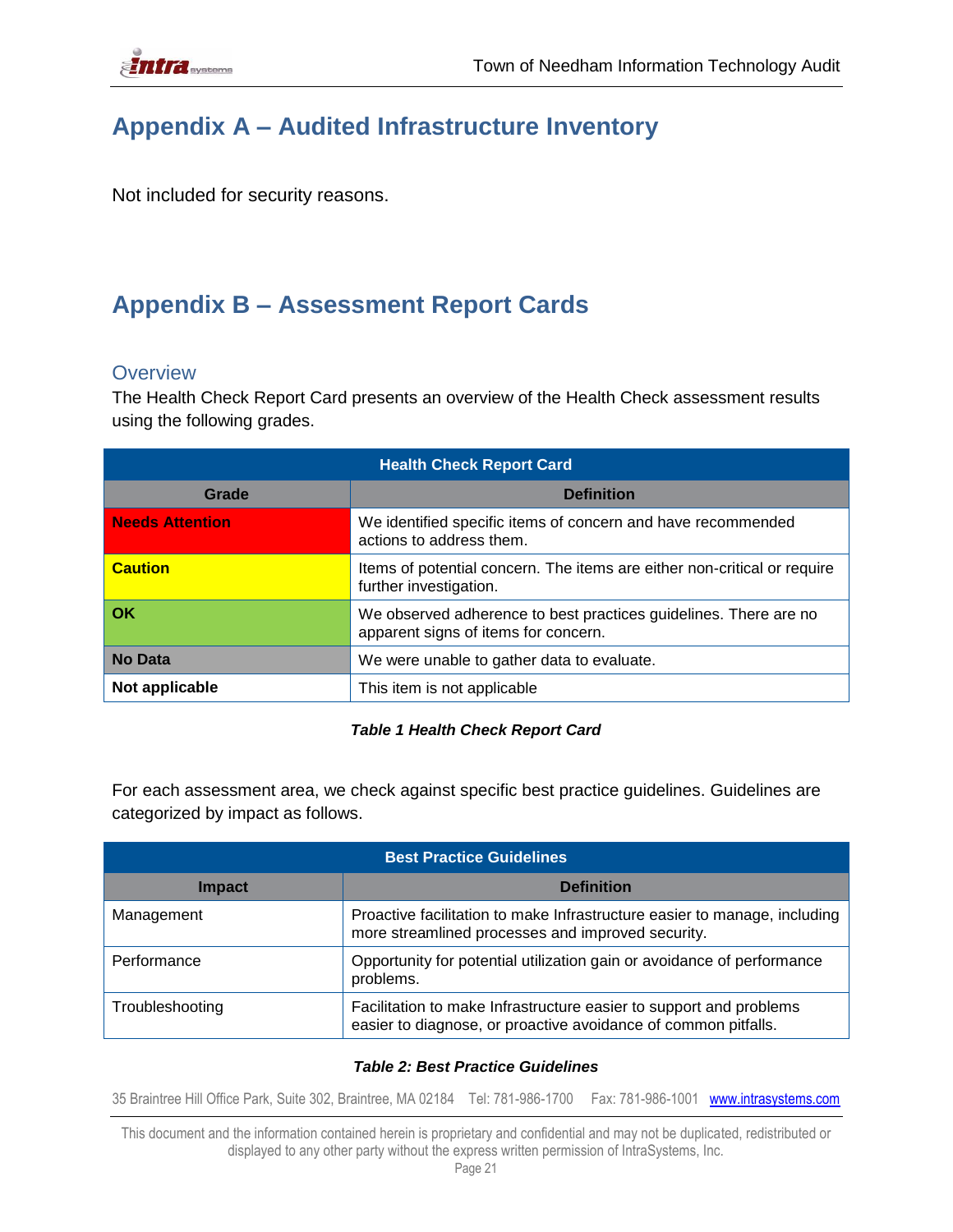### <span id="page-21-0"></span>Health Check Details - VMware

#### <span id="page-21-1"></span>Hosts

|                                                                                              | <b>ESXi Best Practice Guidelines</b> |                                                                                                                                                                                                                                                                                                                                                                      |                                                                                                                                                 |                                  |  |
|----------------------------------------------------------------------------------------------|--------------------------------------|----------------------------------------------------------------------------------------------------------------------------------------------------------------------------------------------------------------------------------------------------------------------------------------------------------------------------------------------------------------------|-------------------------------------------------------------------------------------------------------------------------------------------------|----------------------------------|--|
| <b>Best Practice</b><br><b>Guideline</b>                                                     | <b>Impact</b>                        | <b>Description</b>                                                                                                                                                                                                                                                                                                                                                   | <b>Issue</b>                                                                                                                                    | Grade                            |  |
| Consider enabling<br>Hyper Threading, if<br>applicable                                       | Troubleshooting,<br>Performance      | HT can improve<br>processor performance<br>by taking advantage of<br>additional CPU interrupt<br>controllers and registers,<br>thereby enabling slightly<br>higher utilization levels<br>across the virtual<br>infrastructure. A small<br>improvement in<br>performance can be<br>gained, provided<br>applications within the<br>Guest OSes are<br>optimized for HT. |                                                                                                                                                 | OK                               |  |
| Configure time<br>synchronization<br>using NTP                                               | Troubleshooting                      | Ensure that each ESXi<br>host is configured to<br>synchronize time with a<br>NTP (Network Time<br>Protocol) server.<br>Synchronizing with NTP<br>keeps the timestamps of<br>the various ESXi<br>monitoring and reporting<br>logs in synch                                                                                                                            |                                                                                                                                                 | <b>OK</b>                        |  |
| Maintain Patch and<br>version levels and<br>maintain host<br>driver and firmware<br>versions | Maintenance                          | Patches for VMware<br>should be maintained<br>and if possible<br>organizations should not<br>fall too far behind in<br>versions. Hardware<br>firmware should be<br>maintained.                                                                                                                                                                                       | VMware is 3 versions<br>behind the current<br>version. All of the hosts<br>are in need of firmware<br>updates                                   | <b>Needs</b><br><b>Attention</b> |  |
| <b>Configure Clusters</b><br>with Adequate<br>resources for<br>maintenance                   | Maintenance                          | Clusters should be built<br>with sufficient resources<br>to allow for the<br>evacuation of a host for<br>maintenance                                                                                                                                                                                                                                                 | 3 of the 4 clusters are<br>resource deficient<br>(memory) and would<br>not allow comfortable<br>evacuation of hosts for<br>maintenance purposes | <b>Needs</b><br><b>Attention</b> |  |

#### *Table 3: ESXi Best Practice Guidelines*

35 Braintree Hill Office Park, Suite 302, Braintree, MA 02184 Tel: 781-986-1700 Fax: 781-986-1001 www.intrasystems.com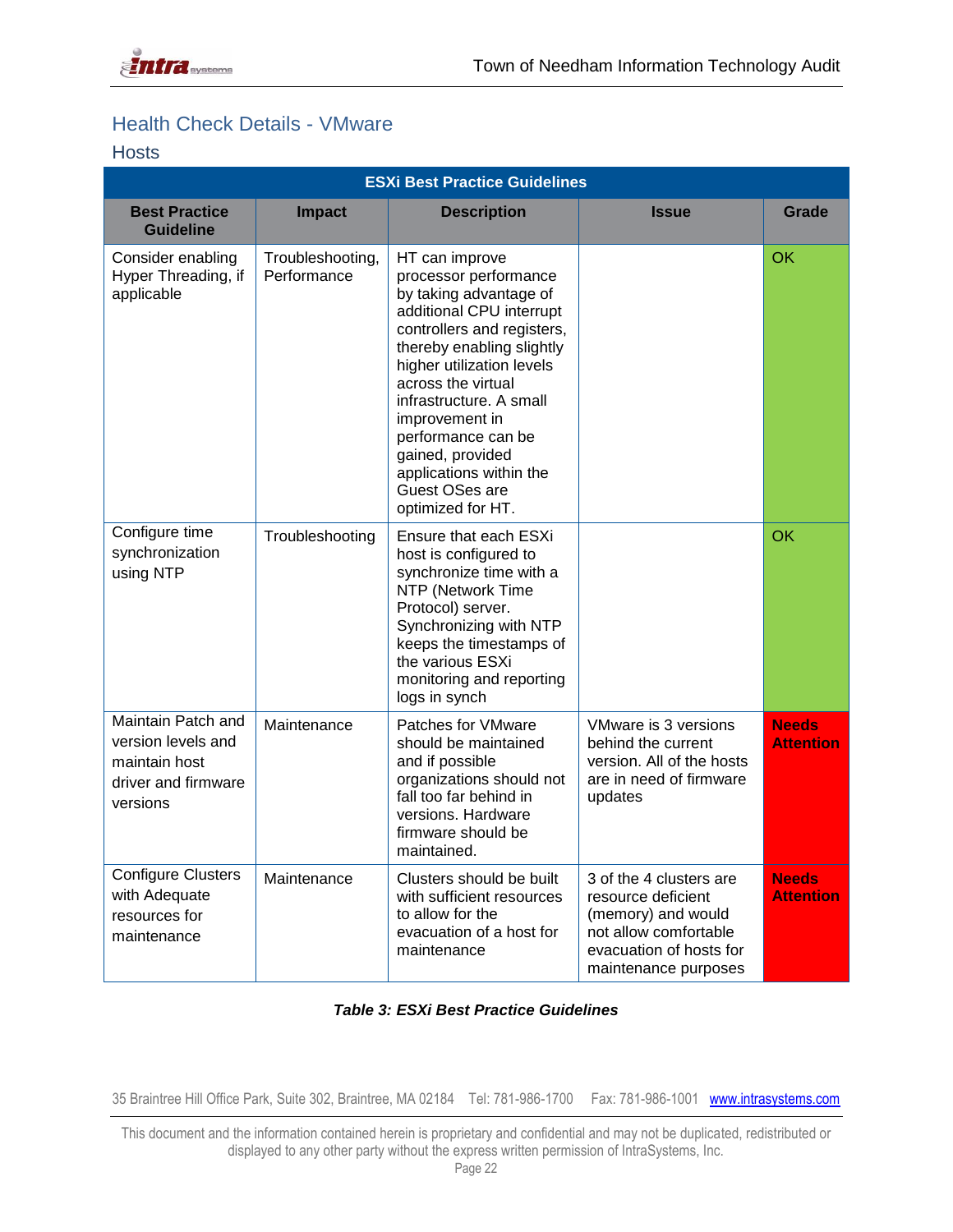

|                                                      | <b>Network Best Practice Guidelines</b> |                                                                                                                                                                                                                                                                                                      |                                                                                                                                                |                                  |  |
|------------------------------------------------------|-----------------------------------------|------------------------------------------------------------------------------------------------------------------------------------------------------------------------------------------------------------------------------------------------------------------------------------------------------|------------------------------------------------------------------------------------------------------------------------------------------------|----------------------------------|--|
| <b>Best Practice</b><br><b>Guideline</b>             | <b>Impact</b>                           | <b>Description</b>                                                                                                                                                                                                                                                                                   | <b>Issue</b>                                                                                                                                   | Grade                            |  |
| Use separate<br>virtual switches                     | Performance                             | Use separate virtual<br>switches, each connected to<br>its own physical network<br>adapter, to avoid contention<br>between the ESXi service<br>console, the VMkernel,<br>iSCSI, and virtual machines,<br>especially virtual machines<br>running heavy networking<br>workloads.                       |                                                                                                                                                | OK                               |  |
| Configure<br>vSwitches with<br>optimal<br>redundancy | Troubleshooting,<br>Management          | VMware recommends that<br>there be a minimum of four<br>Gigabit network adapters per<br>ESXi host-two attached to a<br>vSwitch for the management<br>network (service console,<br>VMkernel, and VMotion), and<br>two attached to a vSwitch for<br>the VM network to support<br>the virtual machines. |                                                                                                                                                | $\overline{\text{OK}}$           |  |
| Use vSwitch port<br>groups to<br>segment traffic     | Management                              | By default vSwitch ports are<br>used to segment out<br>management network traffic,<br>specifically the service<br>console and VMkernel traffic,<br>from general VM traffic.                                                                                                                          |                                                                                                                                                | OK                               |  |
| Physical<br>Switches should<br>be maintained         | Maintenance                             | Firmware on physical<br>switches used to connect the<br>hosts to the storage, to other<br>hosts, to vCenter and to the<br>users should be updated<br>regularly                                                                                                                                       | Switches used to<br>connect to iSCSI<br>storage, to end users<br>and for building<br>interconnection are all<br>behind on firmware<br>versions | <b>Needs</b><br><b>Attention</b> |  |

### <span id="page-22-0"></span>**Networking**

#### *Table 4: Network Best Practice Guidelines*

35 Braintree Hill Office Park, Suite 302, Braintree, MA 02184 Tel: 781-986-1700 Fax: 781-986-1001 www.intrasystems.com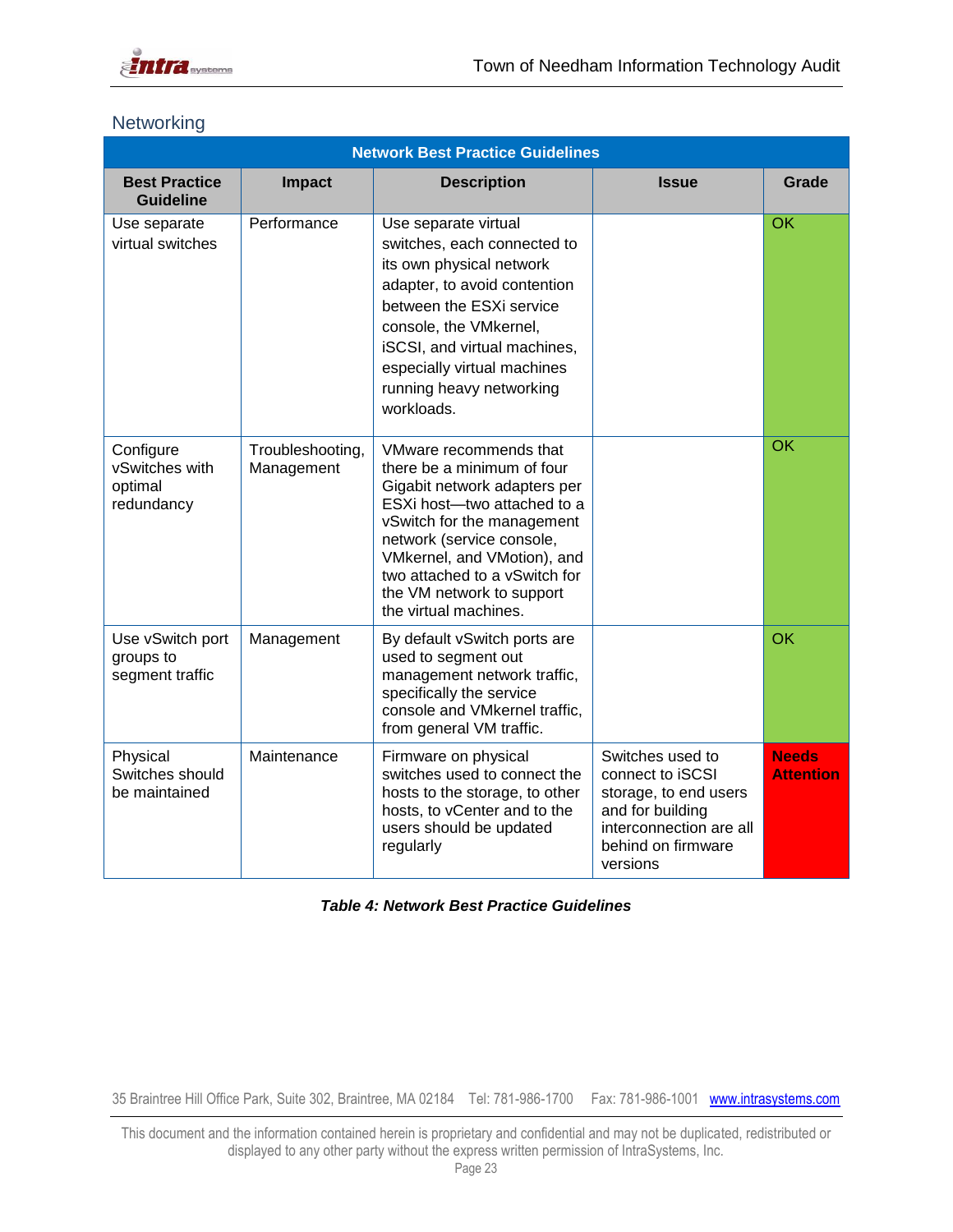

#### <span id="page-23-0"></span>**Storage**

| <b>Storage Best Practice Guidelines</b>                   |                     |                                                                                                                                                                                                                                                                                                                                                                                                                                                                                                                 |                                                                         |                               |
|-----------------------------------------------------------|---------------------|-----------------------------------------------------------------------------------------------------------------------------------------------------------------------------------------------------------------------------------------------------------------------------------------------------------------------------------------------------------------------------------------------------------------------------------------------------------------------------------------------------------------|-------------------------------------------------------------------------|-------------------------------|
| <b>Best Practice</b><br><b>Guideline</b>                  | <b>Impact</b>       | <b>Description</b>                                                                                                                                                                                                                                                                                                                                                                                                                                                                                              | <b>Issue</b>                                                            | Grade                         |
| Use shared storage<br>for VMs instead of<br>local storage | Management          | Store all VM-related files on<br>shared storage so that<br>hosts can be easily<br>interchanged. This way,<br>VMotion and VMware DRS<br>can be used to shift running<br>VMs onto other hosts for<br>scheduled maintenance.<br>Using shared storage also<br>is required to facilitate<br>VMware HA.<br>By placing all workload-<br>related items on shared<br>storage instead of local<br>storage, hosts become<br>more uniform in<br>configuration and can be<br>easily and quickly swapped<br>out or recreated. |                                                                         | OK                            |
| Configure<br>multipathing to<br>storage properly          | Troubleshooti<br>ng | Multipathing allows an ESXi<br>host to maintain a constant<br>connection between the<br>host and a storage device<br>in case of failure of a host<br>bus adapter (HBA), switch,<br>storage controller, storage<br>processor, or a Fibre<br>Channel/iSCSI network<br>connection. Leveraging this<br>functionality requires at<br>least two HBA cards per<br>host and specific SAN<br>settings.                                                                                                                   |                                                                         | OK                            |
| Maintain firmware<br>version on Storage                   | Maintenance         | Storage firmware versions<br>should be maintained on a<br>regular basis to help with<br>stable storage operation                                                                                                                                                                                                                                                                                                                                                                                                | Firmware updates are<br>available for all of the<br>appliances deployed | <b>Needs</b><br>Attentio<br>n |

*Table 5: Storage Best Practice Guidelines*

35 Braintree Hill Office Park, Suite 302, Braintree, MA 02184 Tel: 781-986-1700 Fax: 781-986-1001 www.intrasystems.com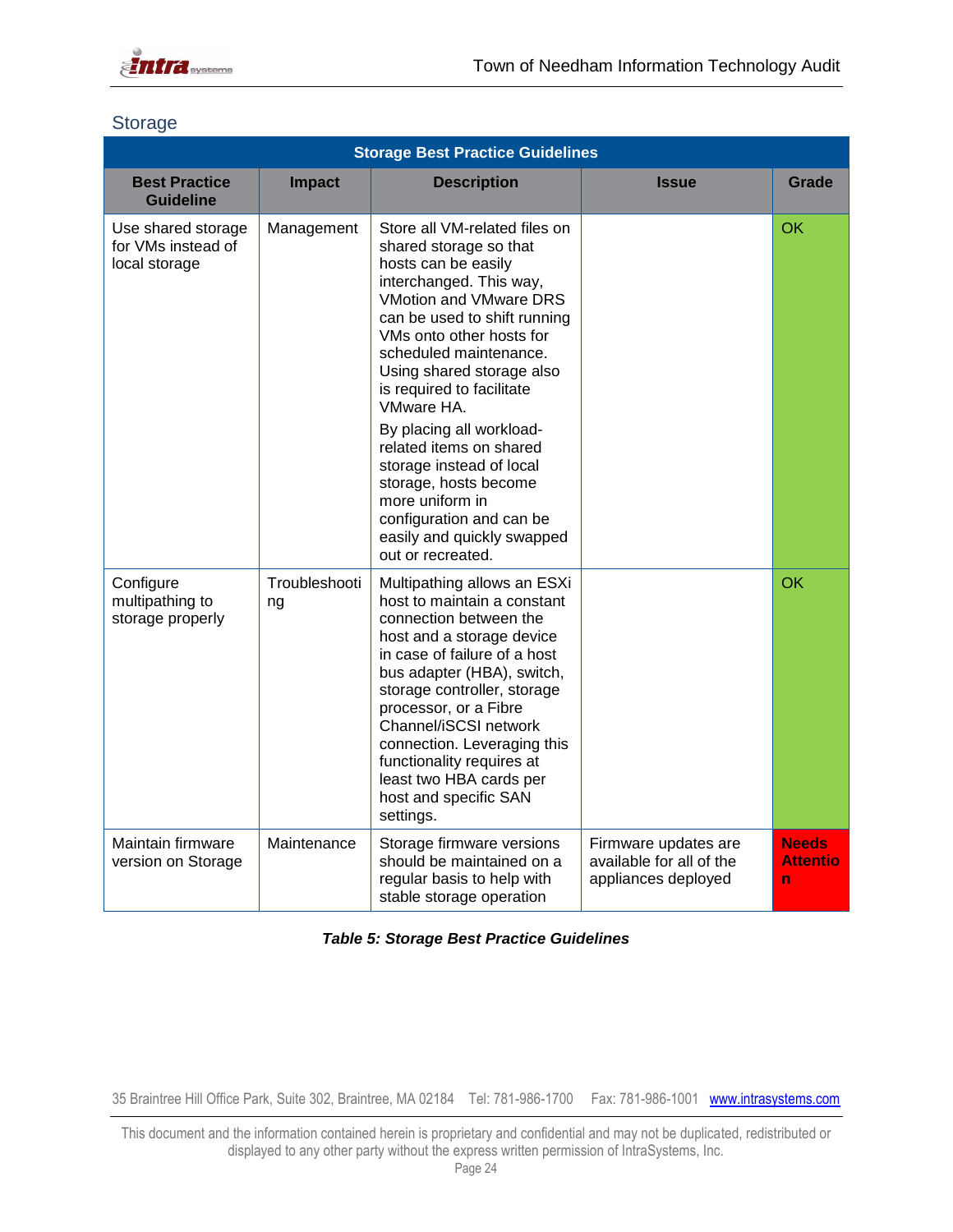

### <span id="page-24-0"></span>**Security**

| <b>Security Best Practice Guidelines</b> |               |                                                                                                                                                                                  |              |       |  |
|------------------------------------------|---------------|----------------------------------------------------------------------------------------------------------------------------------------------------------------------------------|--------------|-------|--|
| <b>Best Practice</b><br><b>Guideline</b> | <b>Impact</b> | <b>Description</b>                                                                                                                                                               | <b>Issue</b> | Grade |  |
| Limit remote access<br>to hosts by root  | Management    | By default remote<br>access via ssh using<br>root is disabled for<br>greater security. Create<br>an administrative<br>account to use for<br>remote access and data<br>transfers. |              | OK    |  |

*Table 6: Security Best Practice Guidelines*

35 Braintree Hill Office Park, Suite 302, Braintree, MA 02184 Tel: 781-986-1700 Fax: 781-986-1001 www.intrasystems.com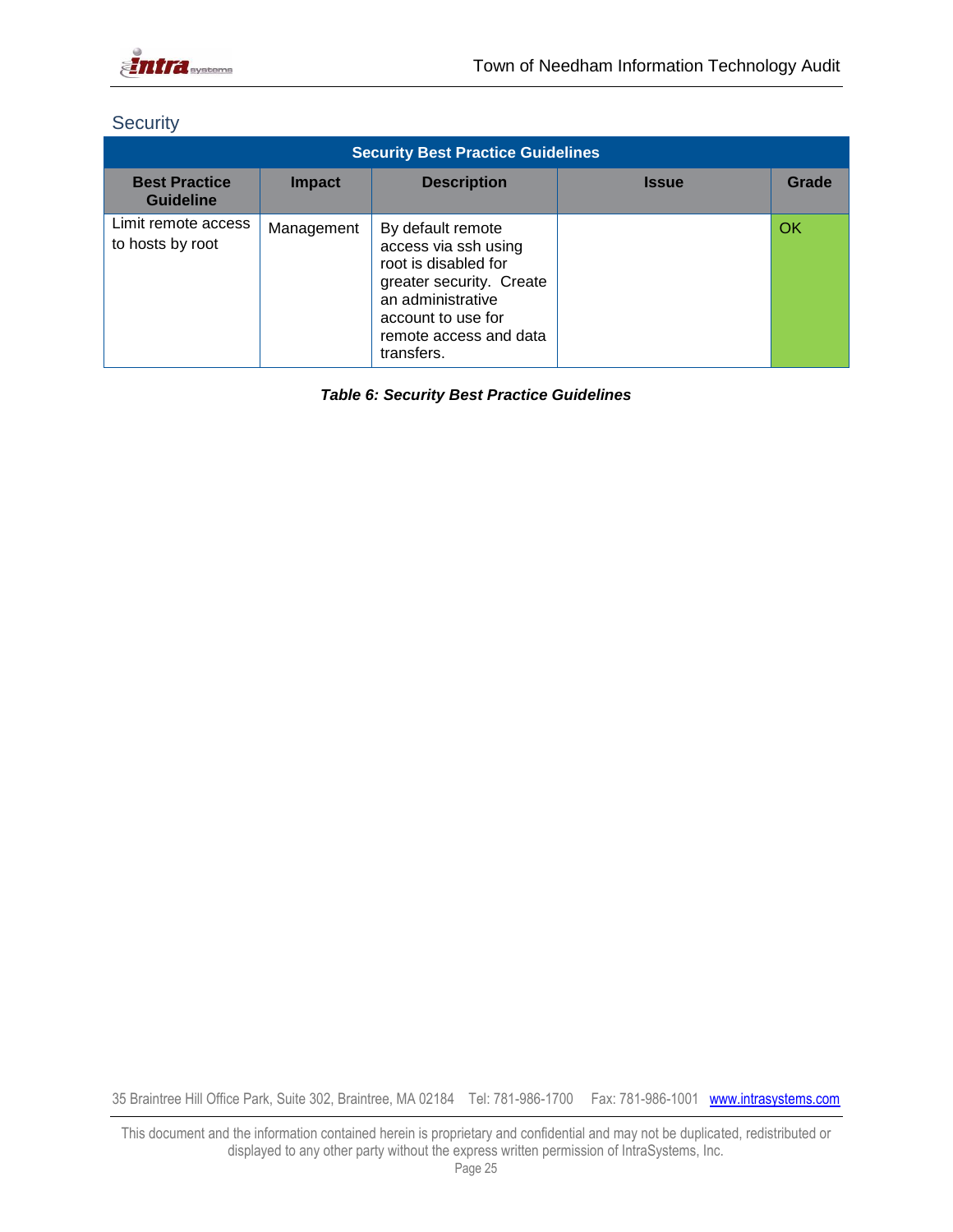

#### <span id="page-25-0"></span>Virtual Machines

| <b>VM Best Practice Guidelines</b>       |               |                                                                                                                                                                                                                                                                                                                                                                                                                                                                                                                                          |                                                                                                |                |  |
|------------------------------------------|---------------|------------------------------------------------------------------------------------------------------------------------------------------------------------------------------------------------------------------------------------------------------------------------------------------------------------------------------------------------------------------------------------------------------------------------------------------------------------------------------------------------------------------------------------------|------------------------------------------------------------------------------------------------|----------------|--|
| <b>Best Practice</b><br><b>Guideline</b> | <b>Impact</b> | <b>Description</b>                                                                                                                                                                                                                                                                                                                                                                                                                                                                                                                       | <b>Issue</b>                                                                                   | Grade          |  |
| <b>Install VMware</b><br>Tools           | Performance   | Install VMware Tools in<br>all guests that have<br>supported VMware<br>Tools available. VMware<br>Tools optimize the<br>guests to make them run<br>better inside virtual<br>machines by providing<br>optimized virtual NIC<br>and storage drivers.<br><b>VMware Tools also</b><br>provides a balloon driver<br>to assist with ESXi<br>memory management.<br>To ensure compatibility<br>and optimal<br>performance, upgrade<br>VMware Tools for older<br>virtual machines to the<br>highest versions<br>supported by their ESXi<br>hosts. | One VM did not have<br>VMware Tools installed. A<br>number of VMware Tools<br>are out of date. | <b>Caution</b> |  |
| Avoid using screen<br>savers             | Performance   | Screen savers are often<br>extremely CPU-intensive<br>and can generate<br>unnecessarily high CPU<br>utilization. Disabling<br>screen savers is<br>recommended Blank,<br>locked screens can be<br>used to achieve security<br>on unattended consoles<br>and these do not create<br>any unnecessary CPU<br>load.                                                                                                                                                                                                                           |                                                                                                | No Data        |  |

*Table 7: VM Best Practice Guidelines*

35 Braintree Hill Office Park, Suite 302, Braintree, MA 02184 Tel: 781-986-1700 Fax: 781-986-1001 www.intrasystems.com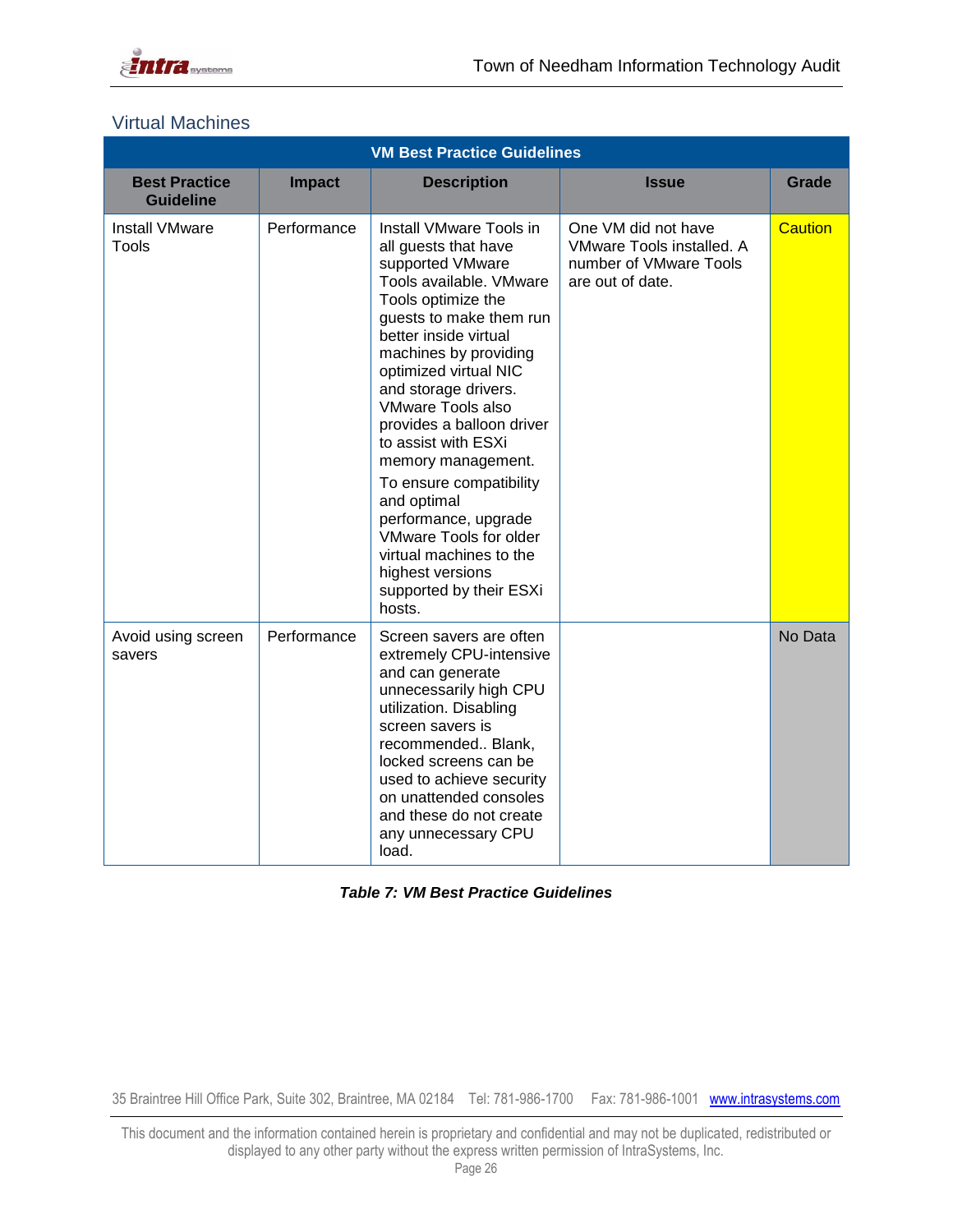

#### <span id="page-26-0"></span>**VirtualCenter**

|                                                | <b>VirtualCenter Best Practice Guidelines</b> |                                                                                                                                                                                                                                                                                                     |              |       |  |
|------------------------------------------------|-----------------------------------------------|-----------------------------------------------------------------------------------------------------------------------------------------------------------------------------------------------------------------------------------------------------------------------------------------------------|--------------|-------|--|
| <b>Best Practice</b><br><b>Guideline</b>       | <b>Impact</b>                                 | <b>Description</b>                                                                                                                                                                                                                                                                                  | <b>Issue</b> | Grade |  |
| Limit number of<br>managed hosts in<br>vCenter |                                               | Large numbers of<br>managed hosts,<br>managed virtual<br>machines, and<br>connected VMware<br>vSphere Clients<br>can affect the<br>performance of a<br>vCenter Server.<br>Exceeding the<br>supported maximums,<br>though it might work, is<br>even more likely to<br>impact vCenter<br>performance. |              | Ok    |  |
| Run vCenter with<br>sufficient resources       |                                               | Make sure you are running<br>vCenter Server and the<br>vCenter Server database<br>on hardware with sufficient<br>CPU, memory, and<br>storage resources for your<br>deployment size.                                                                                                                 |              | Ok    |  |
| vCenter Location                               |                                               | To minimize the latency of<br>vCenter operations, keep<br>to a minimum the number<br>of network hops between<br>the vCenter Server system<br>and the ESXi hosts.                                                                                                                                    |              | Ok    |  |
| vCenter Alarms                                 |                                               | For the best performance,<br>avoid overly-aggressive<br>vCenter alarm settings.<br>Each time an alarm<br>condition<br>is met the vCenter Server<br>must take appropriate<br>action. If this happens very<br>often, the added load<br>could<br>affect system<br>performance.                         |              | ok    |  |

*Table 8: VirtualCenter Best Practice Guidelines*

35 Braintree Hill Office Park, Suite 302, Braintree, MA 02184 Tel: 781-986-1700 Fax: 781-986-1001 www.intrasystems.com